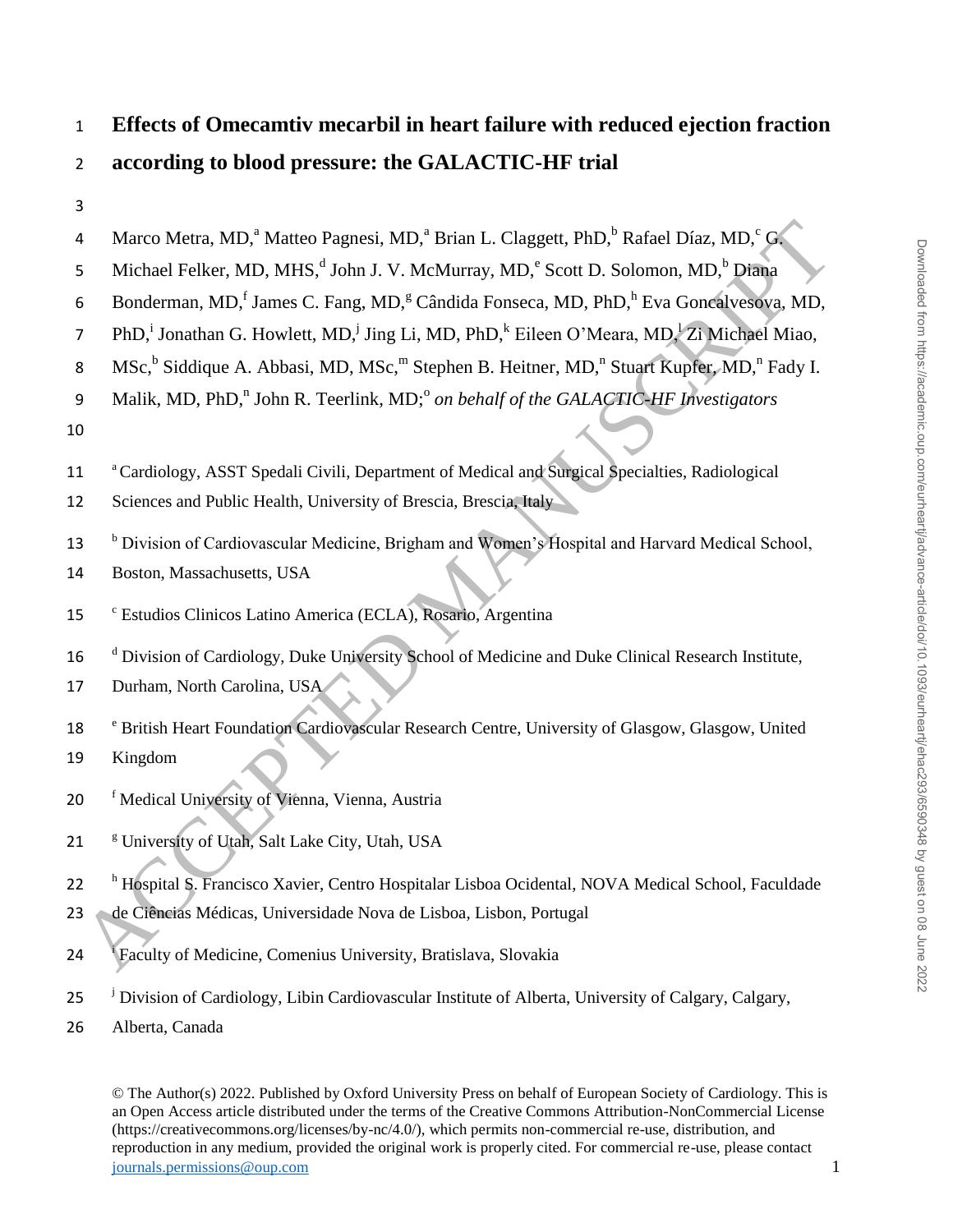- <sup>k</sup> National Clinical Research Center for Cardiovascular Diseases, National Health Commission Key
- Laboratory of Clinical Research for Cardiovascular Medications, Fuwai Hospital, Chinese Academy of
- Medical Sciences and Peking Union Medical College, Beijing
- <sup>1</sup> Montreal Heart Institute and Université de Montréal, Montreal, Quebec, Canada
- 5 <sup>m</sup> Amgen, Inc., Thousand Oaks, California, USA
- 6 <sup>n</sup> Cytokinetics, Inc., South San Francisco, California, USA
- <sup>o</sup> Section of Cardiology, San Francisco Veterans Affairs Medical Center and School of Medicine,
- University of California San Francisco, San Francisco, California, USA
- 
- **Short title:** Omecamtiv mecarbil in HFrEF and low blood pressure.
- 

## **Address for Correspondence:**

- Prof. Marco Metra
- Cardiology, ASST Spedali Civili and Department of Medical and Surgical Specialties, 4 Montreal Heart Institute and Universite de Montreal, Montreal, Quebec, Canada<br>
5 <sup>m</sup>Amgen, Ine., Thousand Oaks, California, USA<br>
6 <sup>n</sup>Cytokinetics, Ine., South San Francisco , California, USA<br>
7 <sup>7</sup> Scation of Carliforni
- Radiological Sciences and Public Health, University of Brescia, Italy
- E-mail: metramarco@libero.it
- Tel: 0039 3356460581
-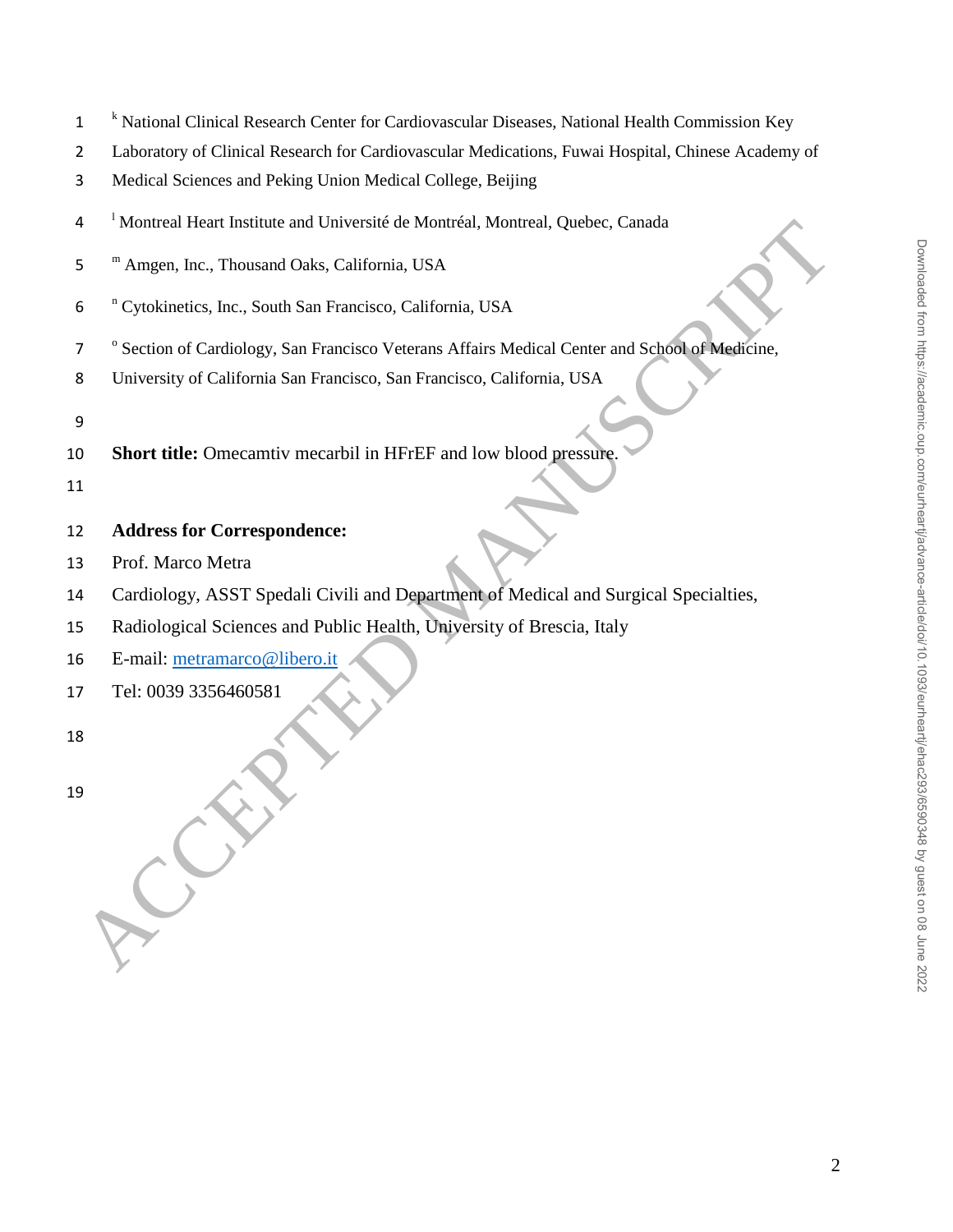## **Abstract**

## **Background**

- Patients with heart failure with reduced ejection fraction and low systolic blood pressure (SBP)
- have high mortality, hospitalizations, and poorly tolerate evidence-based medical treatment.
- Omecamtiv mecarbil may be particularly helpful in such patients. This study examined its
- efficacy and tolerability in patients with SBP <100 mmHg enrolled in GALACTIC-HF.

#### **Methods**

- 8 GALACTIC-HF enrolled patients with baseline SBP >85 mmHg with a primary outcome of time
- to cardiovascular death or first heart failure event. In this analysis, patients were divided

10 according to their baseline SBP  $(\leq 100 \text{ mmHg} \text{ versus } >100 \text{ mmHg}).$ 

### **Results**

- 12 Among the 8,232 analyzed patients, 1,473 (17.9%) had baseline SBP  $\leq$ 100 mmHg and 6,759
- (82.1%) had SBP >100 mmHg. The primary outcome occurred in 715 (48.5%) and 2,415
- (35.7%) patients with SBP <100 mmHg and >100 mmHg, respectively. Patients with lower SBP
- were at higher risk of adverse outcomes. Omecamtiv mecarbil, compared with placebo, appeared
- 16 to be more effective in reducing the primary composite endpoint in patients with SBP  $\leq$ 100
- mmHg (hazard ratio [HR], 0.81; 95% confidence interval [CI], 0.70-0.94) compared with those
- with SBP >100 mmHg (HR, 0.95; 95% CI, 0.88-1.03; p-value for interaction = 0.051). In both
- groups, omecamtiv mecarbil did not change SBP values over time and did not increase the risk
- of adverse events, as compared with placebo.

## **Conclusions**

- In GALACTIC-HF, risk reduction of heart failure outcomes with omecamtiv mecarbil compared with placebo was large and significant in patients with low SBP. Omecamtiv mecarbil did not 24 affect SBP and was well tolerated independent of SBP values. mave mgn moratury, nospuratations, and poorly sometic evidence-osses measure measures<br>
The Cometative methods<br>
Sometamic metabolity in patients with SBP  $\leq 100$  mmHg enrolled in GALACTIC-4HP<br> **ACCEPTED** and tolerability
- 
- **Keywords:** heart failure; omecamtiv mecarbil; inotrope; myotrope; cardiovascular outcomes trial
-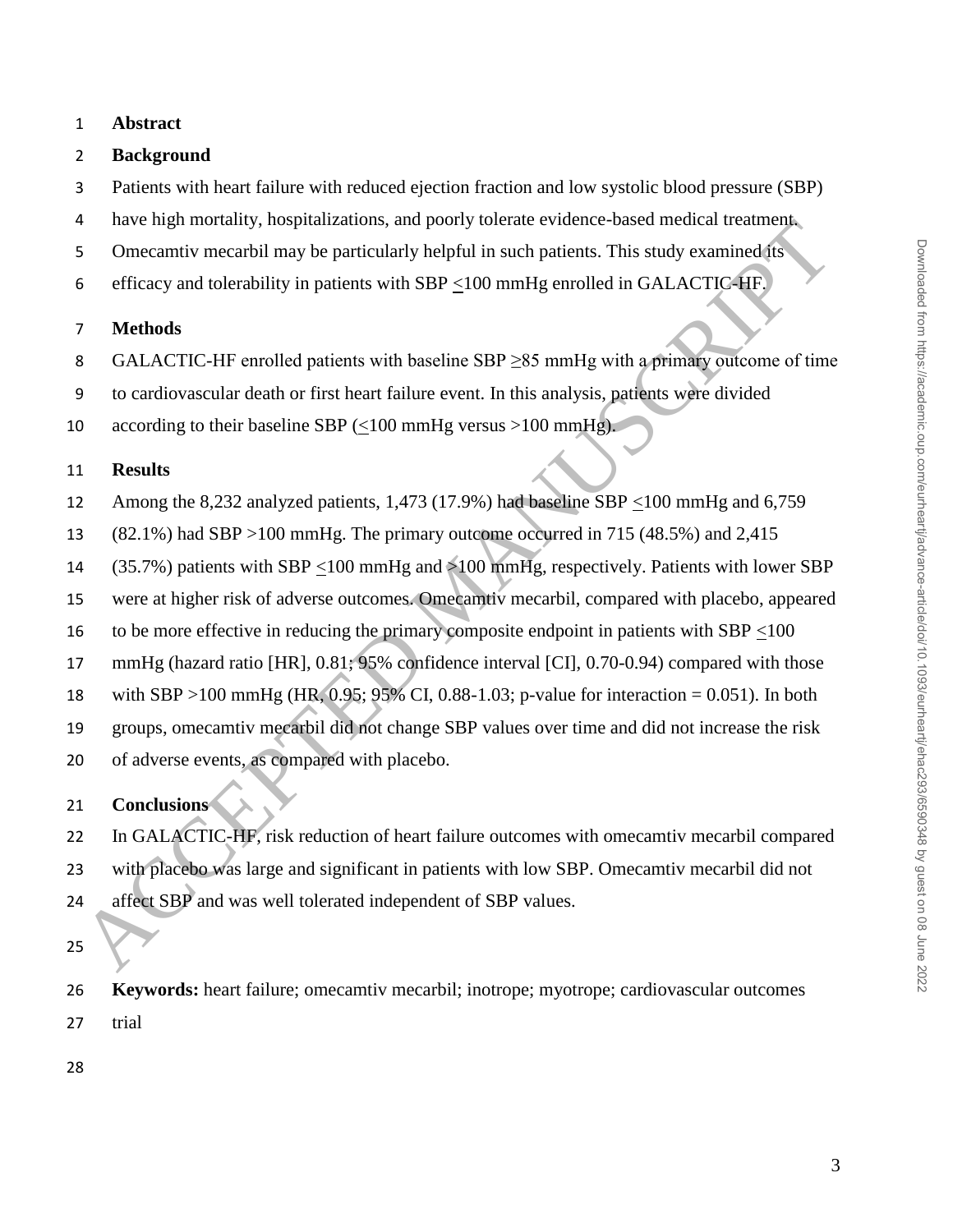#### **Key Question**

Patients with heart failure with reduced ejection fraction (HFrEF) and low systolic blood pressure (SBP) are at high risk of death or heart failure (HF) hospitalizations and poorly tolerate evidence-based treatments. Omecamtiv mecarbil, a selective cardiac myosin activator, may be particularly helpful in patients with low SBP 

#### **Key Finding**

Compared with placebo, omecamtiv mecarbil reduced the primary endpoint of cardiovascular death or first HF event in patients with

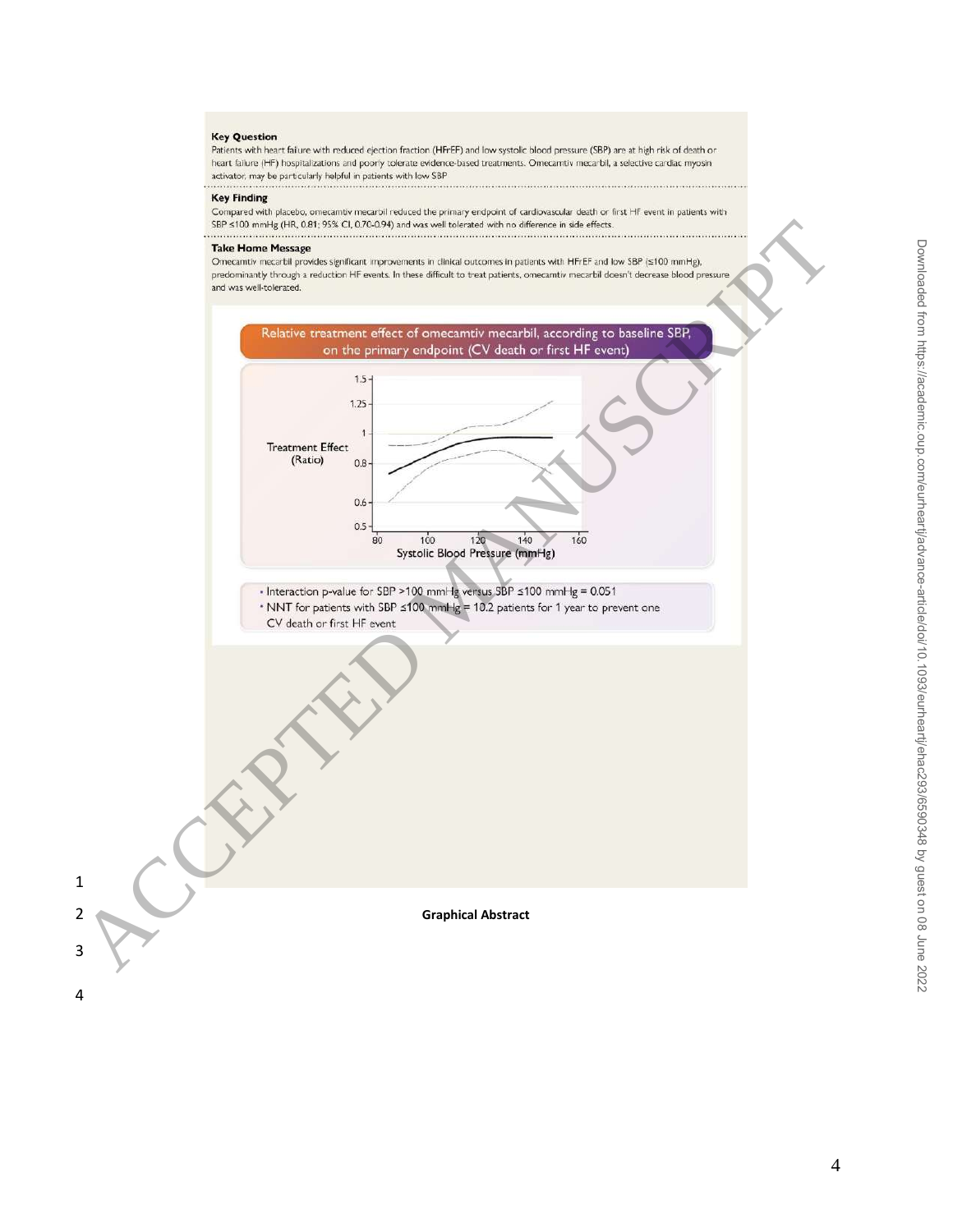## 1 **INTRODUCTION**

3 fraction (HFrEF). However, none of the drugs currently indicated to improve outcome directly 4 affects impaired myocardial function, the primary abnormality leading to  $HF<sup>1-3</sup>$  Traditional 5 inotropic agents (calcitropes) have not improved outcomes in patients with HFrEF, and their untoward effects are related to the increase in intracellular free calcium concentrations.<sup>4</sup> 6 7 Omecamtiv mecarbil is a myotrope and the first of a new class of direct cardiac myosin 8 activators, improving cardiac function through an increase in actin-myosin interaction without 9 affecting calcium transients.<sup>4-7</sup> Omecamtiv mecarbil increased left ventricular (LV) systolic 10 function and decreased LV volumes, natriuretic peptide concentrations, and heart rate without 11 meaningful changes in blood pressure in prior clinical studies.<sup>8, 9</sup> The Global Approach to 12 Lowering Adverse Cardiac outcomes Through Improving Contractility in Heart Failure 13 (GALACTIC-HF) trial has demonstrated its beneficial effect on a composite of cardiovascular 14 death or first HF event in 8,256 patients with symptomatic chronic HFrEF.<sup>10</sup> 15 Low systolic blood pressure (SBP) is reported in 10-20% of patients with HFrEF.<sup>11</sup> It can 16 be a sign of severely impaired LV systolic function,<sup>11</sup> an independent predictor of outcome,<sup>11-19</sup> 17 and a major cause of medication intolerance and lack of titration to target doses of evidence-18 based medical therapy in patients with HFrEF.<sup>20-25</sup> Treatment of patients with HFrEF and low 19 SBP remains a major challenge for clinical practice. The unique mechanism of action of 20 omecamtiv mecarbil, based on direct improvement of LV systolic function without direct effects 21 on SBP, makes it potentially attractive for patients with low SBP.<sup>26, 27</sup> In GALACTIC-HF, a SBP 22 of >85 mmHg and <140 mmHg was required for eligibility and SBP at baseline was lower 23 compared with that of all other trials enrolling either outpatients or patients hospitalized with Traction (HFFLF). However, none of the artigs currently indicated to improve outcome arrestly<br>
4 affects impaired myocardial function, the primary abnormality leading to HF-<sup>1.3</sup> Traditional<br>
5 interopic agents (calcitrop

2 Major advances have occurred in the treatment of heart failure (HF) with reduced ejection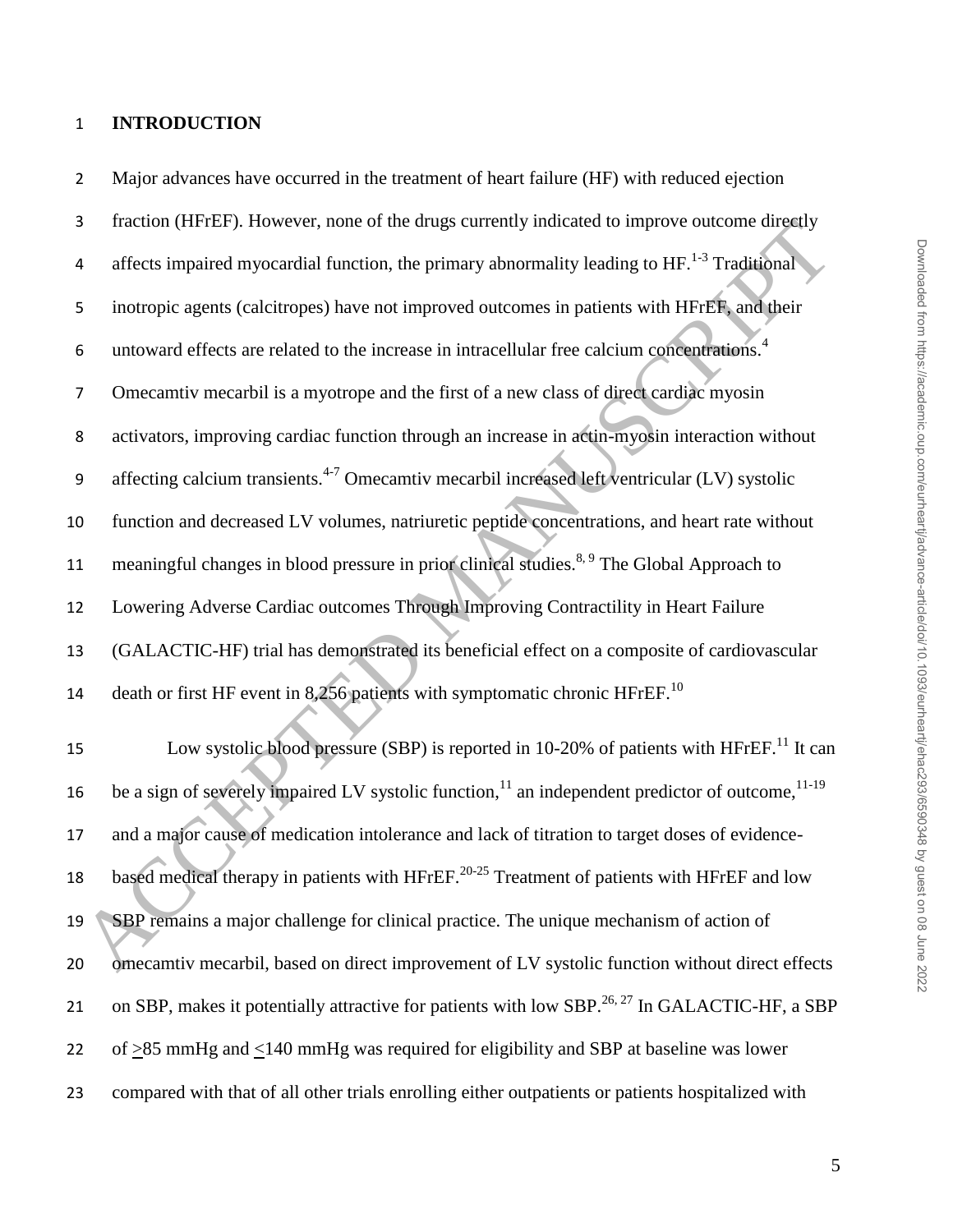mecarbil tend to increase incrementally as LV ejection fraction (LVEF) decreases and with more

severe HF.<sup>10, 28, 30, 31</sup> The aim of the present analysis was to evaluate the safety and efficacy of

omecamtiv mecarbil in patients with HFrEF enrolled in the GALACTIC-HF trial

(NCT02929329; EudraCT number 2016-002299-28) who had a low SBP at baseline.

#### **METHODS**

#### **Study design**

8 The design, baseline characteristics and main results of the GALACTIC-HF trial have been 9 previously reported.<sup>10, 28, 29</sup> In brief, this phase 3, global, double-blind, placebo-controlled randomized clinical trial compared omecamtiv mecarbil to placebo in 8,256 patients with symptomatic HFrEF (New York Heart Association [NYHA] functional class II to IV and LVEF ≤35%). Included patients were currently hospitalized for HF (inpatients) or had either an urgent visit to the emergency department for HF or a hospitalization for HF within 1 year (outpatients). All participants were on optimized background HF therapy and were required to have elevated natriuretic peptides (N-terminal pro-B-type natriuretic peptide [NT-proBNP] level ≥400 pg/ml 16 [1,200 pg/ml for patients in atrial fibrillation] or B-type natriuretic peptide [BNP]  $\geq$ 125 pg/ml [375 pg/ml for patients in atrial fibrillation]). Key exclusion criteria were hemodynamic or clinical instability requiring mechanical or intravenous therapy, SBP <85 mmHg or >140 mmHg, diastolic blood pressure >90 mmHg, estimated glomerular filtration rate (eGFR) <20  $20 \text{ ml/min}/1.73 \text{ m}^2$ , a recent acute coronary syndrome or cardiovascular procedure (including planned procedures), and other conditions that would adversely affect participation in the trial. All participants provided informed consent and the study protocol was approved by the relevant local ethics committees. 4 omecamtiv meetrid in patients with HFrEF enrolled in the GALACTIC-HF trial<br>
5 (NCT02929329; EudraCT number 2016-002299-28) who had a low SBP at baseline.<br>
5 **METHODS**<br>
8 **METHODS**<br>
7 **Study design**<br>
7 **Example Manuscrip**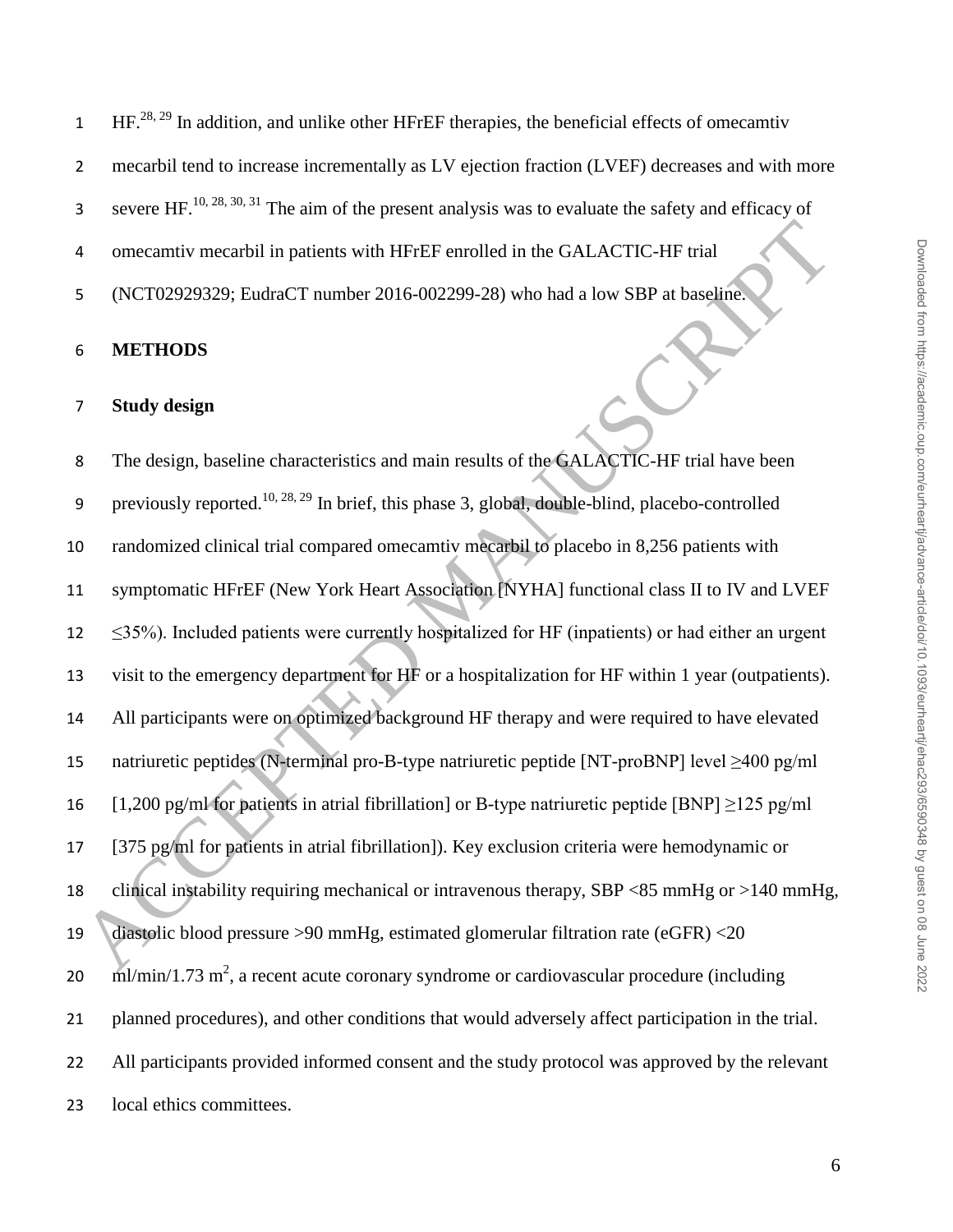## **Study outcomes**

 The pre-specified primary endpoint was a composite of the time-to-first HF event or cardiovascular death. Secondary outcomes of interest included first HF event, first HF hospitalization, cardiovascular death, and all-cause death. A HF event was defined as an urgent clinic visit, emergency department visit, or hospitalization for worsening HF leading to treatment 6 intensification beyond change in oral diuretic therapy.<sup>29</sup> Additional exploratory outcomes and  $\sigma$  safety outcomes have also been published.<sup>10, 29</sup> All deaths, HF events, major cardiac ischemic events, and strokes were adjudicated by an independent external Clinical Events Committee 9 (Duke Clinical Research Institute) using standardized definitions.<sup>32</sup>

## **Statistical analysis**

 In the present analysis, patients were divided into two baseline SBP categories: (i) low SBP, 12 defined as  $SBP \le 100$  mmHg, and (ii)  $SBP > 100$  mmHg. Continuous variables are reported as means and standard deviations or medians and interquartile ranges, as appropriate. Categorical variables are reported as number and percentages. Treatment effects on continuous outcomes were assessed via linear regression or quantile regression (for troponin) models adjusted for the corresponding baseline value of the parameter of interest. Survival analyses were conducted using Poisson regression models to estimate incidence rates, rate differences, and rate ratios and Cox proportional hazards models to estimate hazard ratios (HRs) adjusted for eGFR and stratified by region and inpatient status, as in the primary GALACTIC-HF analysis. Kaplan- Meier methods were used to construct cumulative incidence curves for time-to-event data. To allow for potentially non-linear associations between SBP and time-to-event outcomes, restricted cubic splines with 3 knots were applied to the Poisson regression models. Treatment effect modification was assessed via the introduction of interaction terms between randomized Examples are reported as manifest methods of the state of the set of the set of the set of the set of the set of the set of the set of the set of the set of the set of the set of the set of the set of the set of the set o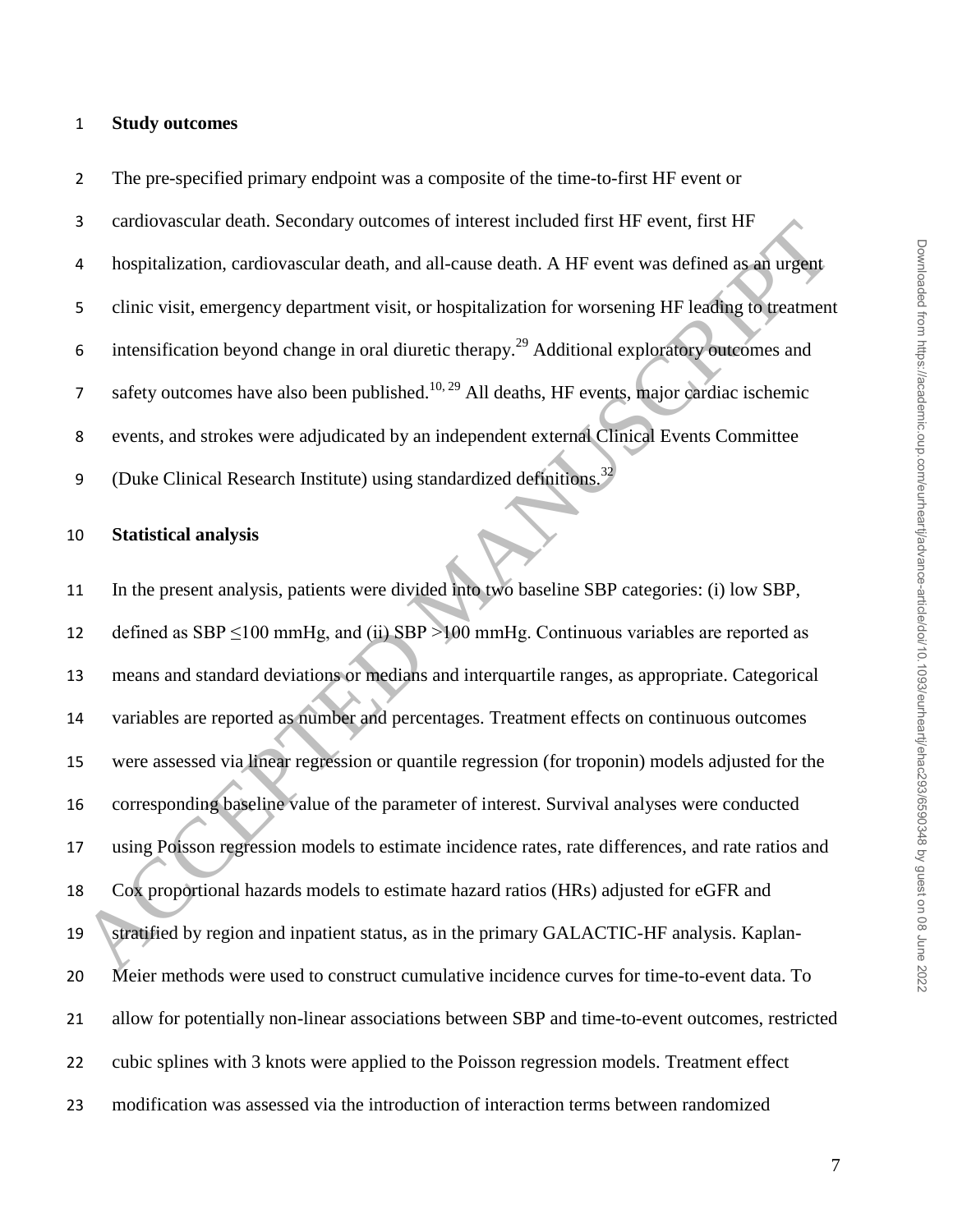version 16 (StataCorp, College Station, Texas, USA). All p-values <0.05 were considered

statistically significant. All p-values were 2-sided.

**RESULTS**

## **Study population**

6 Among the 8,232 patients analysed from the GALACTIC-HF trial,  $1,473$  (17.9%) had SBP ≤100 7 mmHg and 6,759 (82.1%) had SBP >100 mmHg. Mean baseline SBP values were  $94.4 \pm 5.1$  mmHg and 121.3 ± 12.3 mmHg in each group, respectively. As shown in **Table 1**, patients with low SBP were younger and less likely to be from Eastern Europe and Russia. They were also more frequently randomized as inpatients and more likely to have atrial fibrillation/flutter, NYHA III-IV functional class, higher NT-proBNP values, and lower LVEF, Kansas City Cardiomyopathy Questionnaire (KCCQ) total symptom score and eGFR values. Conversely, patients with SBP >100 mmHg were more likely to have history of hypertension, type 2 diabetes mellitus and ischemic aetiology of HF. Regarding HF therapy, patients with low SBP were less likely to be treated with a beta-blocker plus either an angiotensin-converting enzyme inhibitor (ACEi), angiotensin receptor blocker (ARB), or angiotensin receptor-neprilysin inhibitor (ARNI), though they had a higher use of ARNI alone. Patients with low SBP were also more likely to be treated with mineralocorticoid receptor antagonists, sodium-glucose co-transporter 2 (SGLT2) inhibitors, digitalis glycosides, cardiac resynchronization therapy and implantable cardioverter defibrillators, compared to the higher SBP group. Detailed baseline characteristic in 21 patients with SBP  $\leq$ 100 mmHg and SBP  $>$ 100 mmHg, according to randomization status (omecamtiv mecarbil vs. placebo), are shown in **Supplementary Table 1**. **EXECUTE:**<br> **ACCEPTE MANUSCRIPT STEAD**<br> **ACCEPTE THE CONTINUES AND ACCEPT STEAD**<br> **ACCEPTE THE CONTINUES AND MANUSCRIPT STEAD MANUSCRIPT STEAD MANUSCRIPT STEAD MANUSCRIPT STEAD MANUSCRIPT STEAD AND MANUSCRIPT STEAD MANUSC**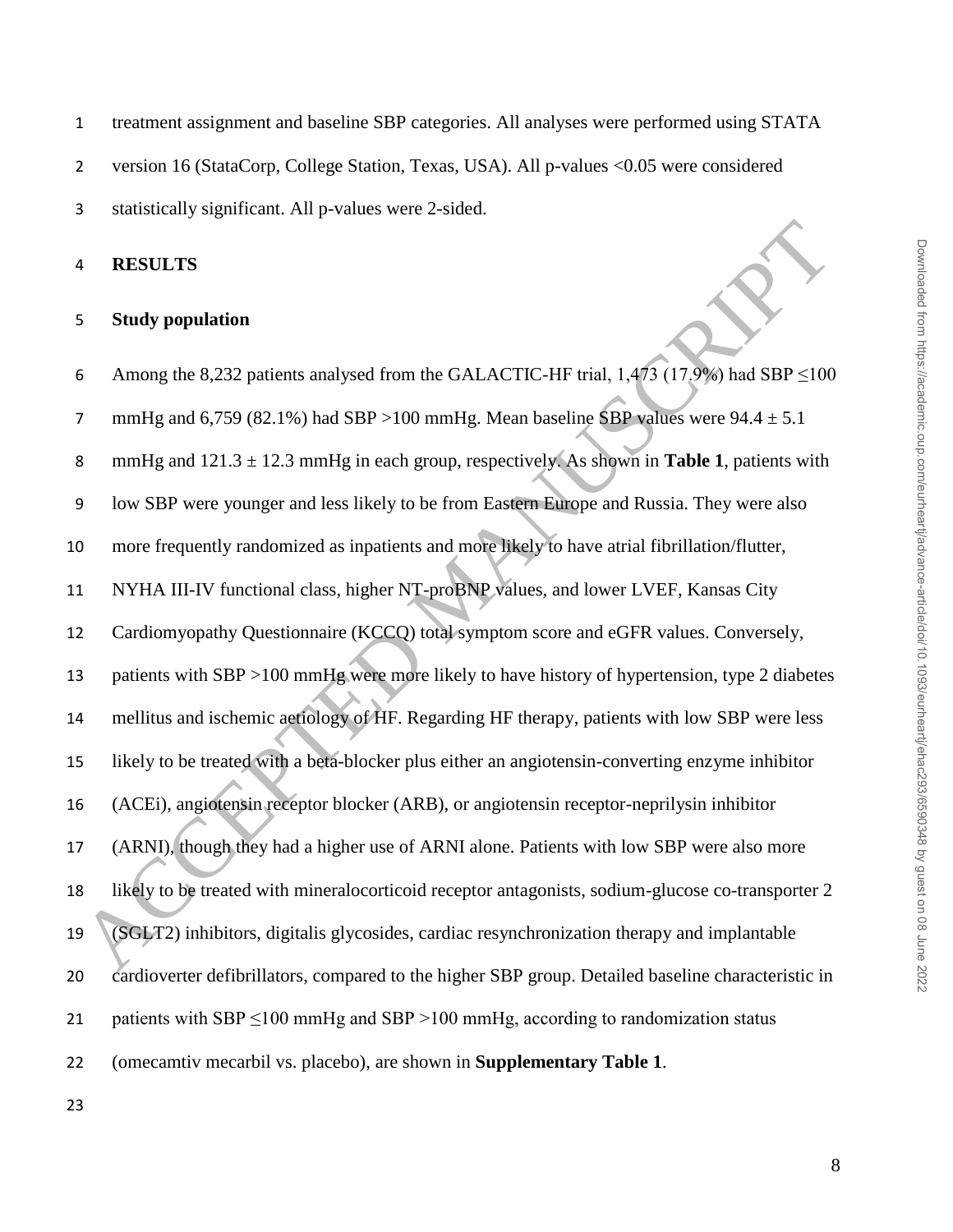#### **Impact of SBP on outcomes**

 During a median follow-up of 21.8 months (interquartile range, 15.4 to 28.6 months), the primary composite outcome of first HF event or cardiovascular death occurred in 2,415 (35.7%) patients with SBP >100 mmHg versus 715 (48.5%) patients with low SBP (HR, 0.70; 95% CI, 5 0.64 to 0.76; p<0.001). The incidence of the primary composite endpoint was 23.0 per 100 patient-years in the SBP >100 mmHg group versus 37.8 per 100 patient-years in the low SBP group. Patients with SBP >100 mmHg also had a lower risk of first HF event (HR, 0.70; 95% CI, 8 0.64 to 0.78; p<0.001), cardiovascular death (HR, 0.67; 95% CI, 0.59 to 0.75; p<0.001), all- cause death (HR, 0.72; 95% CI, 0.65 to 0.80; p<0.001), and first HF hospitalization (HR, 0.71; 95% CI, 0.65 to 0.79; p<0.001), as compared to those with low SBP. As shown in **Figure 1A**, the incidence of the primary endpoint increased in both the omecamtiv mecarbil and placebo groups with decreasing SBP. A similar trend was observed for the incidence rate of first HF event (**Figure 1B**) and cardiovascular death (**Figure 1C**). The HR 4 patients with SBP >100 mmHg versus 715 (48.5%) patients with low SBP (HR, 0.70; 99% CI,<br>
5 0.64 to 0.76; p<0.001). The incidence of the primary composite endpoint was 23.0 per 0.0<br>
6 patient-years in the SBP >100 mmHg g

 per each 5-mmHg decrease of SBP for the primary composite endpoint was of 1.07 (95% CI, 1.06 to 1.08; p<0.001). After adjustment for several covariates (age, female sex, race, region, inpatient setting, myocardial infarction, coronary artery bypass graft, percutaneous coronary revascularization, stroke, atrial fibrillation or flutter, diabetes mellitus, LVEF, NYHA class, ischemic HF aetiology, KCCQ, heart rate, NT-proBNP, troponin, eGFR), lower SBP remained independently associated with a higher risk of the primary composite endpoint (adjusted HR per each 5-mmHg decrease, 1.05; 95% CI, 1.03 to 1.06; p<0.001). Regarding secondary endpoints, in the overall population lower SBP was significantly associated with a higher risk of cardiovascular death (adjusted HR per each 5-mmHg decrease, 1.08; 95% CI, 1.06 to 1.09;

p<0.001), all-cause death (adjusted HR per each 5-mmHg decrease, 1.06; 95% CI, 1.04 to 1.07;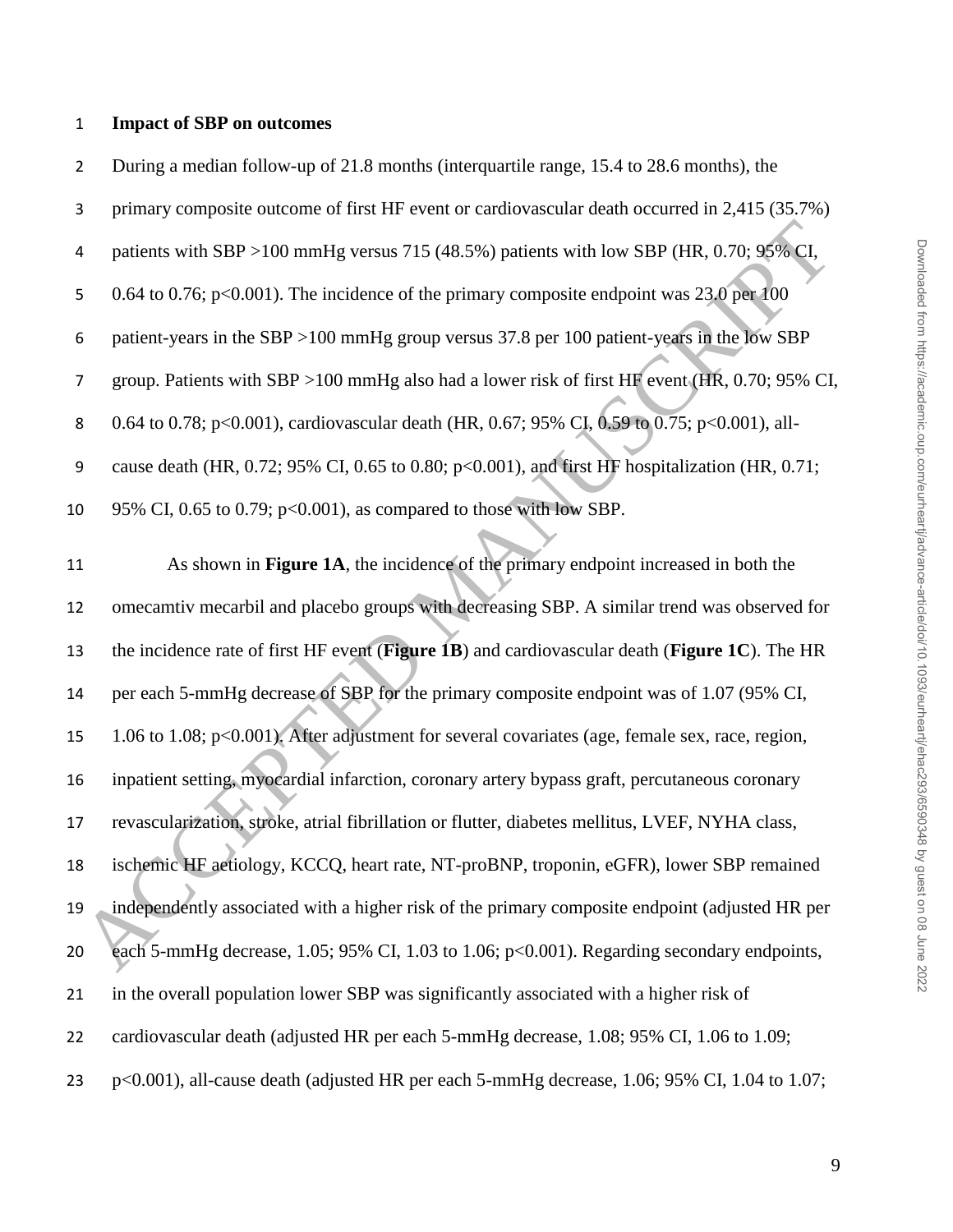#### **Impact of SBP on the treatment effect of omecamtiv mecarbil**

 Omecamtiv mecarbil administration lead to an 8% reduction in the primary composite endpoint 6 (HR, 0.92; 95% CI, 0.86 to 0.99; p=0.025) in the overall study group in GALACTIC-HF.<sup>28</sup> In a multivariable analysis of continuous covariate interactions of the pre-specified subgroups on the primary endpoint, SBP (per 10 mmHg) was not a significant modifier of the treatment effect of 9 omecamtiv mecarbil ( $p=0.74$ ). However, with respect to the univariate impact of SBP as a continuous variable, an inverse relationship was observed between the treatment effect of omecamtiv mecarbil for the primary endpoint and baseline SBP modelled as restricted cubic spline, with a larger treatment effect in patients with lower baseline SBP, particularly for SBP 13 values below 100 mmHg (**Figure 2A**, p=0.098). A similar trend between the treatment effect of omecamtiv mecarbil and baseline SBP was observed for the secondary endpoint of first HF event alone, with a larger treatment effect in patients with SBP ≤100 mmHg (**Figure 2B**). Regarding cardiovascular death, an inverse relationship between the treatment effect of omecamtiv mecarbil and baseline SBP was observed, but the effect of omecamtiv mecarbil was not significant across the whole SBP spectrum, since the 95% CI of the treatment effect did not cross 1.00 for any SBP value (**Figure 2C**). Impact of SBP on the treatment effect of omecanntiv mecannitiv<br>
Sometantiv mecannitiv mecannitiv mecannitiv mecannitiv<br>
Sometantiv mecannitiv mecannitiv mecannitiv mecannitiv mecannitiv mecannic<br>
FIR, 0.92; 95% CI, 0.86 t

 Univariate subgroup analysis showed a 19% relative risk reduction in the primary 21 composite endpoint among patients with  $SBP \le 100$  mmHg randomized to omecamtiv mecarbil, as compared to placebo (HR, 0.81; 95% CI, 0.70 to 0.94), with an absolute risk reduction of 9.8 events per 100 patient-years in this subgroup (**Table 2, Figure 3**). Among patients with SBP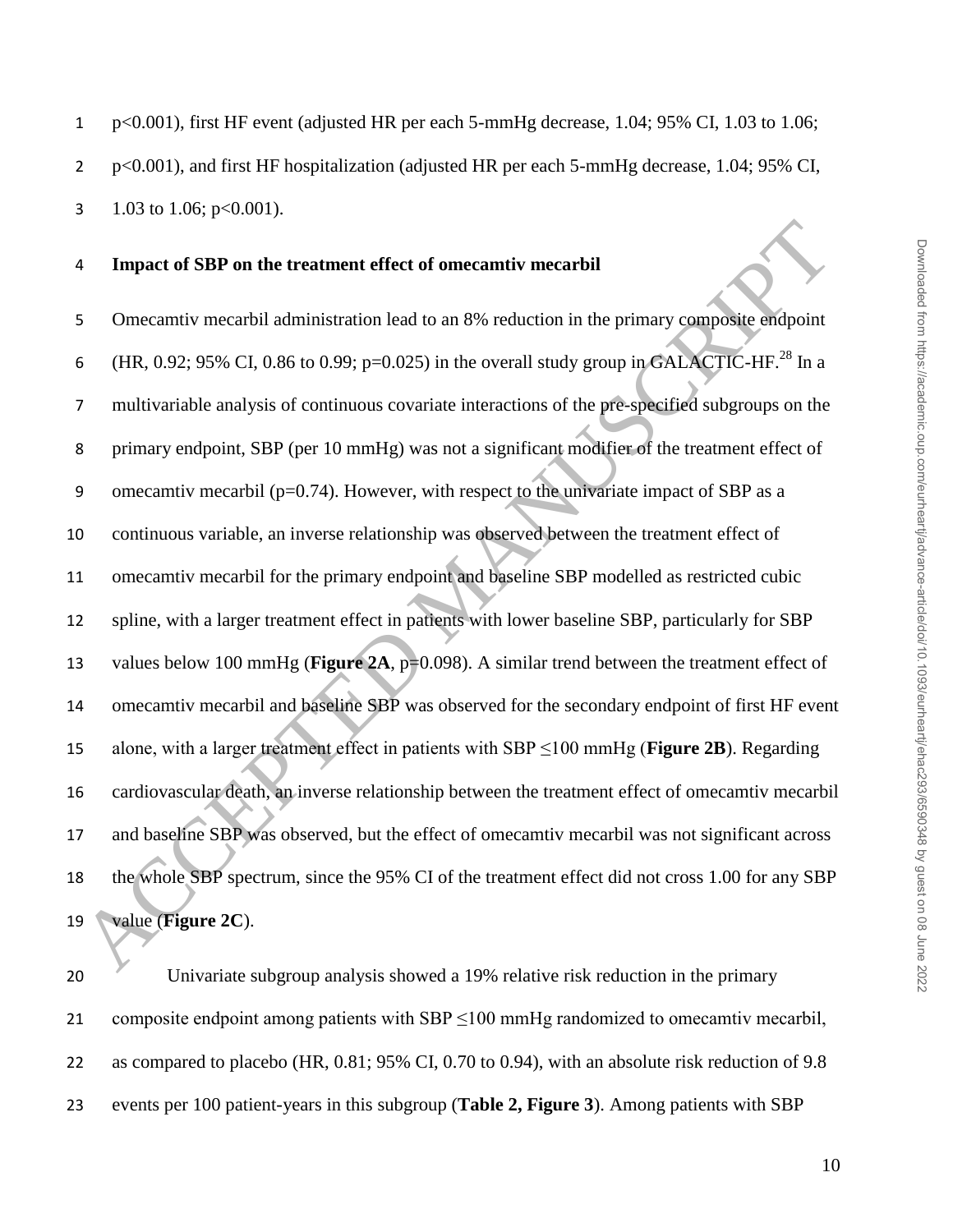- $1 \rightarrow 100$  mmHg, no significant difference in the primary outcome was observed between those
- 2 randomized to omecamtiv mecarbil vs. placebo (HR, 0.95; 95% CI, 0.88 to 1.03; interaction p-
- 3 value for SBP >100 mmHg versus SBP <100 mmHg =  $0.051$ ).

4 The beneficial effect of treatment with omecamtiv mecarbil in patients with  $SBP \le 100$ 5 mmHg was driven predominantly by a reduction in first HF event (**Figure 2B**). Although there 6 was not a significant interaction between SBP as two-categories covariate  $(\leq 100 \text{ mmHg vs.} > 100$ 7 mmHg) and treatment with omecamtiv mecarbil for first HF event (interaction p-value  $= 0.08$ ), a 8 larger reduction in first HF event was observed with omecamtiv mecarbil in patients with SBP 9  $\leq$  100 mmHg (HR, 0.81; 95% CI, 0.69 to 0.96) than in those with SBP >100 mmHg (HR, 0.95; 10 95% CI, 0.87 to 1.04) (**Table 2**). No significant impact of omecamtiv mecarbil, as compared to 11 placebo, was observed for the secondary endpoints of first HF hospitalization, cardiovascular 12 death and all-cause death, considered alone, across the two SBP categories (**Table 2**). The beneficial effect of treatment with omecamity mecarbil in patients with SBP  $\leq 100$ <br>
smunHg was driven predominantly by a reduction in first HF event (Figure 2B). Although there<br>
swa not a significant interaction be

## 13 **Trend of SBP over time, other outcomes, and safety of omecamtiv mecarbil by SBP**

 The trend of SBP over time in patients randomized to omecamtiv mecarbil or placebo is depicted in **Figure 4**, showing a similar increase in SBP among patients in both groups (p<0.001 in all groups). From baseline to week 24 (**Table 3**), there was no significant effect of omecamtiv mecarbil on SBP as compared to placebo across both SBP categories (interaction p-value = 0.06). Reduction in NT-proBNP by omecamtiv mecarbil was observed in both SBP categories 19 (interaction p-value =  $0.06$ ), with a 18% (95% CI, 10% to 26%) reduction in patients with SBP  $\leq$  100 mmHg (p < 0.001) and a 9% (95% CI, 5% to 13%) reduction in patients with SBP >100 mmHg (p=0.004) (**Table 3**). Furthermore, a small reduction in heart rate and a small increase in troponin I were observed with omecamtiv mecarbil, which did not differ across SBP categories 23 (interaction p-value  $= 0.18$  for heart rate, interaction p-value  $= 0.89$  for troponin I).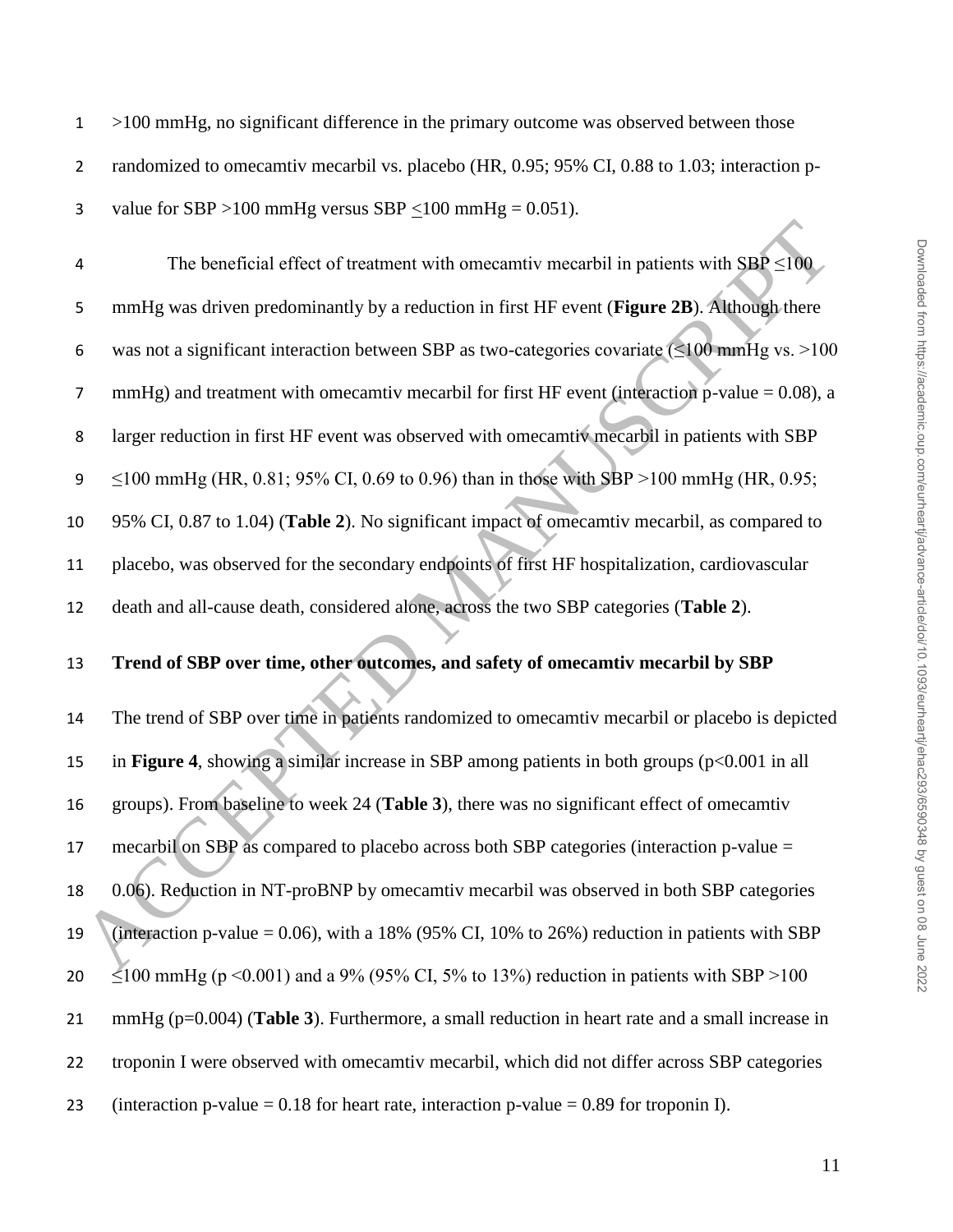No significant differences were observed in adverse events between omecamtiv mecarbil 2 and placebo groups across the two SBP categories, except for the incidence of any treatment- emergent serious adverse events and of adjudicated first stroke, which were significantly lower among patients with SBP ≤100 mmHg treated with omecamtiv mecarbil (**Table 4**).

## **DISCUSSION**

 Our results show that omecamtiv mecarbil, compared with placebo in GALACTIC-HF, had a greater effect on the primary outcome of cardiovascular death or first HF event in patients with a 8 baseline SBP <100 mmHg, with a 19% relative risk reduction and a 9.8 events per 100 patient- years absolute risk reduction in these patients (**Structured Graphical Abstract**). A numerically larger reduction in NT-proBNP values was also observed in these patients with a 18% reduction of NT-proBNP at week 24. In addition, omecamtiv mecarbil had no significant effect on SBP and was well tolerated in all patients, independent of baseline SBP values.

 SBP is related to stroke volume and peripheral hypoperfusion and is a powerful 14 independent prognostic marker in patients with  $HF$ .<sup>11, 33, 34</sup> The lack of decrease in SBP with omecamtiv mecarbil, compared with placebo, and the benefit and tolerance of this drug in patients with the lowest SBP are consistent with its unique mechanism of action based on a direct improvement in cardiac systolic function with no direct effect on neuro-hormonal mechanisms 18 and peripheral resistance.<sup>4, 9</sup> These results are consistent with other recent analyses of GALACTIC-HF demonstrating a greater benefit of omecamtiv mecarbil in patients with lower 20 baseline  $LVEF<sup>30</sup>$  and in those with evidence of more severe HF.<sup>31</sup> 21 GALACTIC-HF enrolled the largest proportion of patients with  $SBP \le 100$  mmHg out of 4 among patients with SBP  $\leq 100$  mmHg treated with oneceantiv mecarbil (Table 4).<br>
5 DISCUSSION<br>
5 Our results show that oneceantiv mecarbil, compared with placebo in GALACTIC-HF, had a<br>
7 greater effect on the primary

randomized trials investigating ARNI in patients with HFrEF did not include patients with SBP

any HFrEF studies to date, and we therefore used this cut-off to define our patient groups. Recent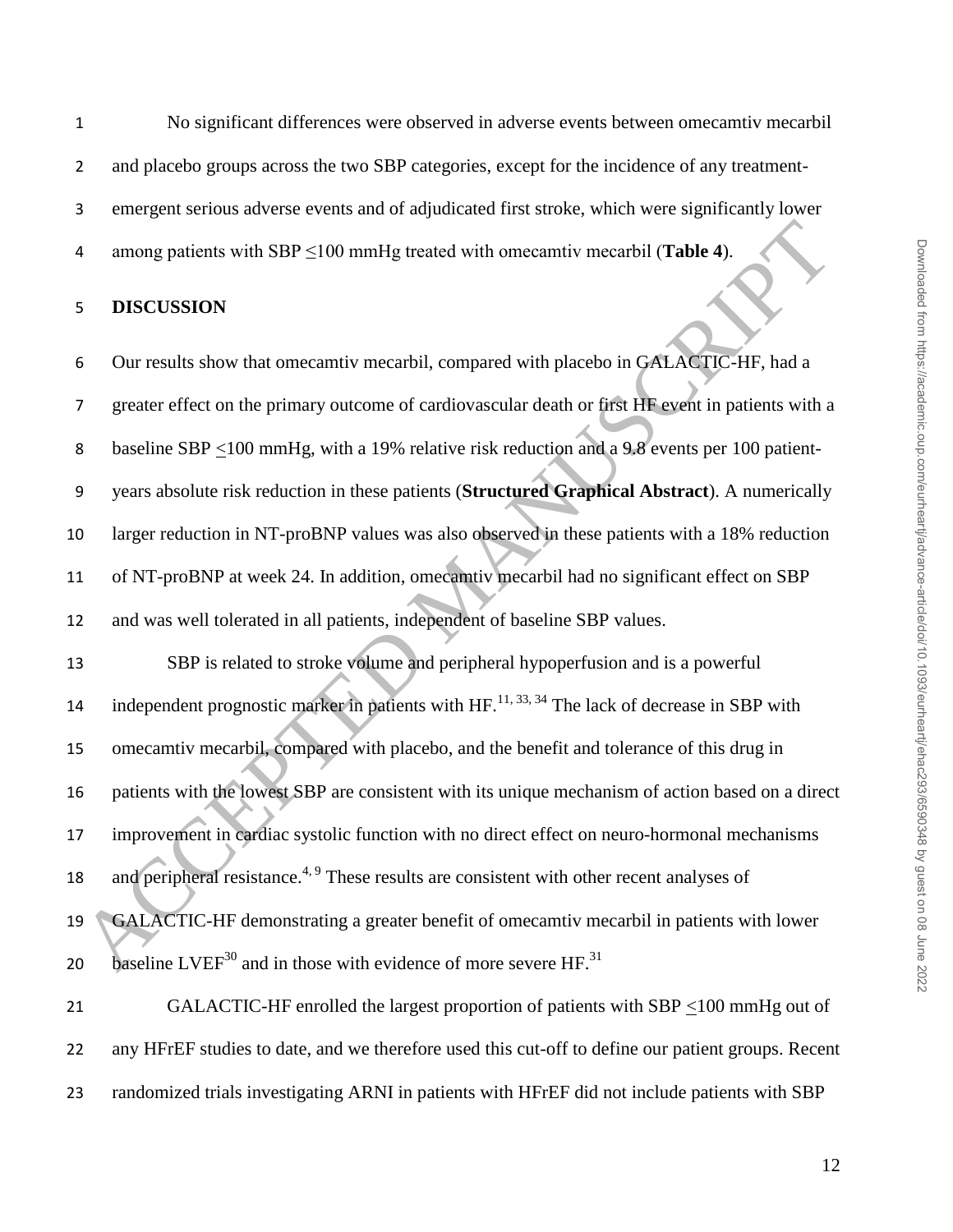| $\mathbf{1}$     | <95 or 100 mmHg at screening or randomization, respectively. <sup>35-37</sup> Similarly, previous trials with  |
|------------------|----------------------------------------------------------------------------------------------------------------|
| $\overline{2}$   | beta-blockers, with the notable exception of Carvedilol prospective randomized cumulative                      |
| 3                | survival (COPERNICUS) trial, and recent trials with SGLT2 inhibitors or vericiguat also                        |
| 4                | excluded patients with SBP <95-100 mmHg. <sup>38-43</sup> In contrast, GALACTIC-HF included patients           |
| 5                | with SBP $\geq$ 85 mmHg, thus providing data on 1,473 enrolled patients with SBP $\leq$ 100 mmHg. In           |
| 6                | our study, patients with low SBP at baseline were less likely to receive evidence-based medical                |
| 7                | therapy, including ACEi, ARBs and beta-blockers, and had baseline characteristics consistent                   |
| 8                | with more severe HF, as shown by their higher NYHA classes, lower LVEF, worse KCCQ total                       |
| $\boldsymbol{9}$ | symptom score, and higher NT-proBNP levels. However, omecamtiv mecarbil showed                                 |
| 10               | progressively greater reduction in the incidence of the primary composite outcome as baseline                  |
| 11               | SBP decreased, consistent with its direct effect on myocardial function and the critical role of               |
| 12               | impaired LV systolic function in the patients with more severe $HF^{7-10, 28-31}$ . A lowest value of          |
| 13               | SBP of 85 mmHg for study enrolment was used also in COPERNICUS trial. The absolute                             |
| 14               | benefit from treatment with carvedilol, versus placebo, was the greatest in patients with the                  |
| 15               | lowest SBP, consistently with the long-term improvement in cardiac function with this agent. <sup>40, 44</sup> |
| 16               | The beneficial effects of omecamtiv mecarbil in patients with low SBP are particularly                         |
| 17               | relevant when considering that these patients are less likely to tolerate evidence-based medical               |
| 18               | therapy of HFrEF. <sup>11, 15, 16, 20-25</sup> Interestingly, among the 2,079 patients with HFrEF who did not  |
| 19               | complete the pre-randomization run-in period in the recent Prospective Comparison of                           |
| 20               | Angiotensin Receptor-Neprilysin Inhibitor With an Angiotensin-Converting Enzyme Inhibitor to                   |
| 21               | Determine Impact on Global Mortality and Morbidity in Heart Failure (PARADIGM-HF) trial,                       |
| 22               | hypotension was one of the most frequent reasons for study drug discontinuation (29.4% and                     |
| 23               | 22.5% of patients who discontinued the study for adverse events during enalapril and sacubitril-               |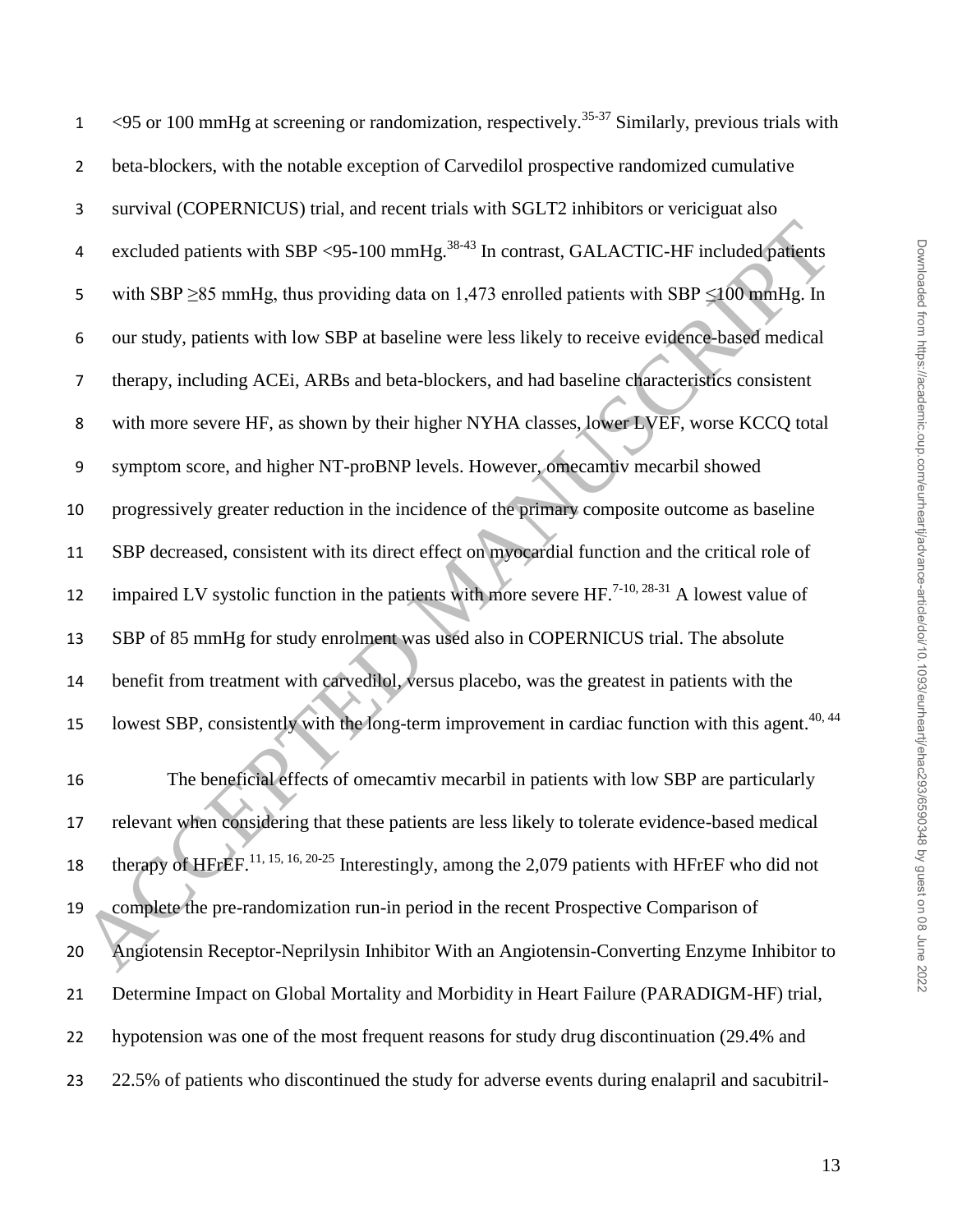| $\mathbf{1}$   | valsartan run-in period, respectively). <sup>23</sup> Moreover, although very effective in patients who were     |
|----------------|------------------------------------------------------------------------------------------------------------------|
| $\overline{2}$ | able to tolerate it, sacubitril-valsartan was associated with a higher risk of symptomatic                       |
| 3              | hypotension as compared to enalapril among the 8,442 patients with HFrEF who completed the                       |
| 4              | run-in period and were randomized in the PARADIGM-HF trial (14.0% with sacubitril-valsartan                      |
| 5              | vs. 9.2% with enalapril, $p<0.001$ . <sup>37</sup> Thus, SBP reduction is not an untoward event by itself but it |
| 6              | may rather reduce tolerability of neurohormonal modulators when it becomes symptomatic. Also                     |
| $\overline{7}$ | in COPERNICUS, although the absolute benefit of treatment with carvedilol was the greatest in                    |
| 8              | the patients with the lowest SBP at baseline, the patients with lower initial SBP were more likely               |
| 9              | to have an adverse event, be intolerant to high doses of the study drug or require its permanent                 |
| 10             | withdrawal ( $p < 0.001$ for all). <sup>44</sup> SGLT2 inhibitors seem to be less likely to cause hypotension    |
| 11             | than neurohormonal modulators. <sup>26, 45, 46</sup> The effects of omecamtiv mecarbil in patients with low      |
| 12             | SBP in GALACTIC-HF are therefore of major value, since they indicate that omecamtiv                              |
| 13             | mecarbil is both well tolerated and has increasing treatment effect at lower SBP with beneficial                 |
| 14             | effects on outcome in patients who often cannot tolerate a neuro-hormonal modulator. Of note,                    |
| 15             | SBP increased from baseline in both treatment groups, though with a numerically larger extent                    |
| 16             | with omecamtiv mecarbil. However, survivor bias might have impacted these results since                          |
| 17             | omecamtiv mecarbil numerically decreased risk of poor outcomes in patients with low SBP, so                      |
| 18             | that there were more patients with low SBP in this group.                                                        |
| 19             | <b>Study limitations</b>                                                                                         |
|                |                                                                                                                  |
| 20             | The present study has some limitations. First, it represents a <i>post-hoc</i> analysis of the                   |

## **Study limitations**

 The present study has some limitations. First, it represents a *post-hoc* analysis of the GALACTIC-HF randomized trial since no subgroup analysis was pre-specified according to the reported SBP categories (≤100 mmHg vs. >100 mmHg). The SBP categories chosen in our study were arbitrary, although they are clinically meaningful and appear to be useful in clinical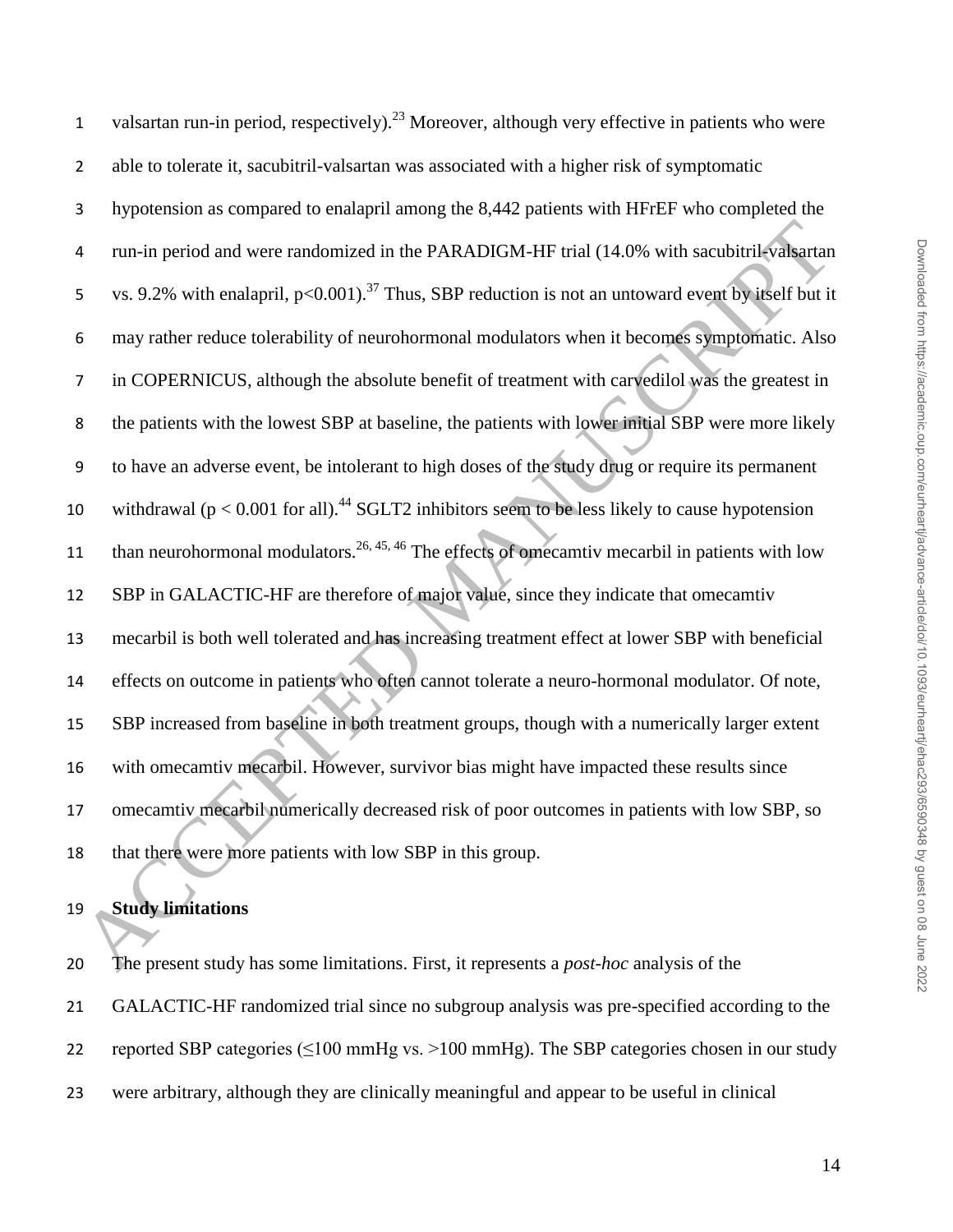practice. Furthermore, subgroup analyses may have limited statistical power because of limited sample size and number of events. However, the analyses of SBP as a continuous variable were performed on the entire GALACTIC-HF population (n=8,232 patients). Another potential limitation is that baseline SBP was investigator-reported. Finally, other patients' characteristics may influence the treatment effect of omecamtiv mecarbil in patients with HFrEF.

## **CONCLUSIONS**

 Treatment of patients with HFrEF and low SBP is a major challenge as they do not often tolerate evidence-based treatment. Among patients with symptomatic, chronic HFrEF, enrolled in GALACTIC-HF, treatment with omecamtiv mecarbil compared with placebo was associated with a large and significant reduction in the risk of the composite endpoint of cardiovascular 11 death or first HF event in patients with low baseline SBP  $(\leq 100 \text{ mmHg})$ . Omecamtiv mecarbil was safe and well-tolerated across different baseline SBP values and did not significantly affect SBP over time. 1<br>
11 Imitation is that baseline SBP was investigator-reported. Finally, other patients' characteristics<br>
5 Imay influence the treatment effect of omecanniv mecantil in patients with HFrieB<br>
6 CONCLUSIONS<br>
7 Treatment of p

**Funding:** The GALACTIC-HF trial was funded by Amgen, Cytokinetics, and Servier.

 **Conflicts of interest:** Dr. Metra has received funding to his institution from Amgen and Cytokinetics as participant to the Executive Committee during the trial and for patients' enrolment; has received consulting fees for participation to advisory boards from AstraZeneca, Bayer, and Boehringer Ingelheim; has received personal fees as member of Executive or Data Monitoring Committees of sponsored clinical trials from LivaNova and Vifor Pharma; has received speaker fees from Abbott Vascular and Edwards Therapeutics for speeches at sponsored meetings; and has participated on Data Safety Monitoring boards for Actelion. Dr. Claggett has received consulting fees from Amgen, Cardurion, Corvia, Myokardia, and Novartis. Dr. Diaz has received research grants and other payment or honoraria from Amgen. Dr. Felker has received grant funding to his institution from American Heart Association, Amgen, Bayer, Bristol Myers Squibb, CSL-Behring, Cytokinetics, Merck, Myokardia, and National Institutes of Health; has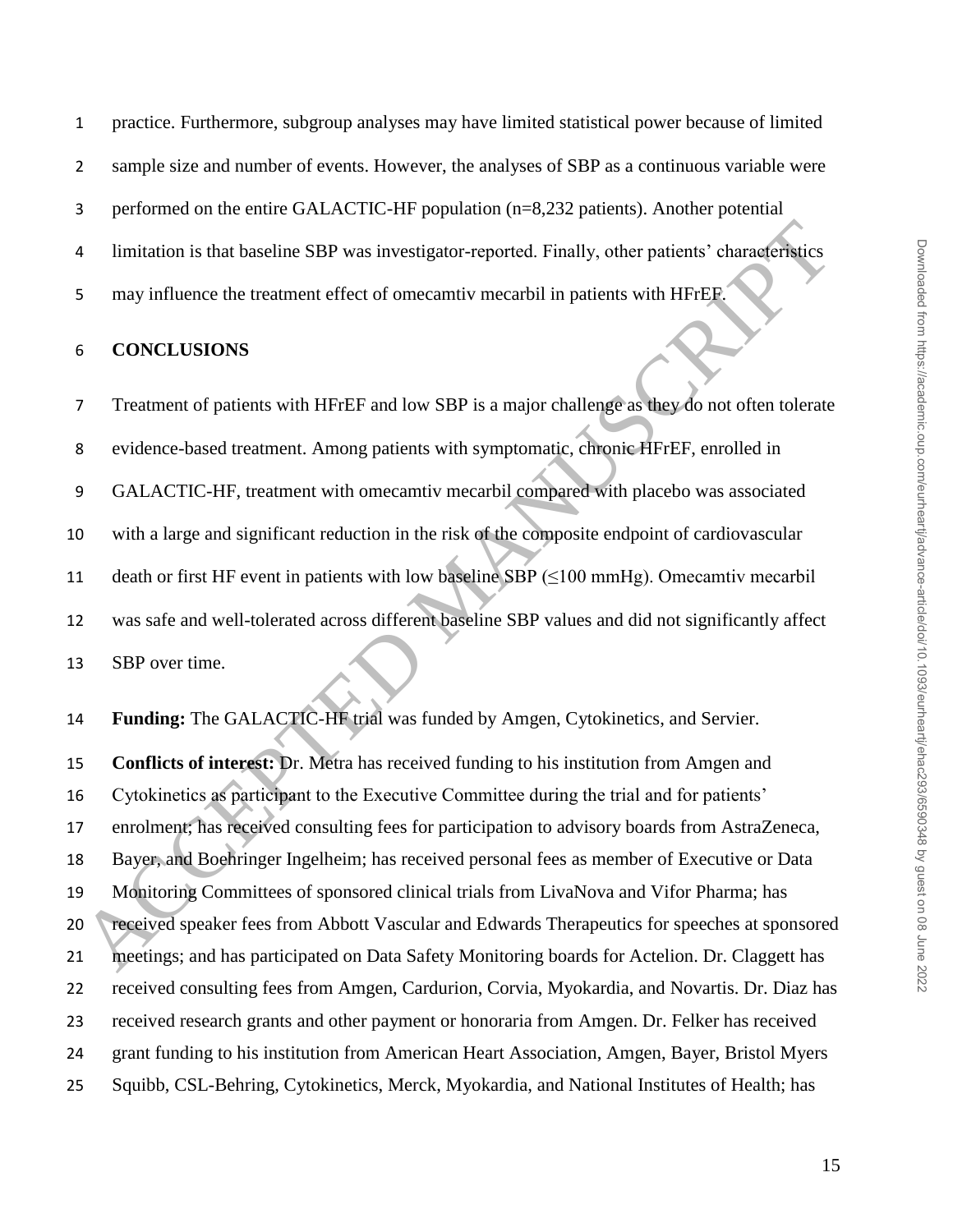received consulting fees from Abbott, American Regent, Amgen, AstraZeneca, Boehringer Ingelheim, Bristol Myers Squibb, Cardionomic, Cytokinetics, Medtronic, Myovant, Novartis, Reprieve, Sequana, Windtree Therapuetics, and Whiteswell; and has participated on Data Safety Monitoring boards or advisory boards for EBR Systems, LivaNova, Medtronic, Siemens, Rocket Pharma, and V-Wave. Dr. McMurray has received funding to his institution from Amgen and Cytokinetics for his participation in the Steering Committee for the ATOMIC-HF, COSMIC-HF and GALACTIC-HF trials and meetings and other activities related to these trials; has received personal fees from Abbott, Alkem Metabolics, Eris Lifesciences, Hikma, Lupin, Medscape/Heart.Org, ProAdWise Communications, Radcliffe Cardiology, Servier, Sun Pharmaceuticals, and The Corpus; and has received funding paid to his institution for activities related to trials or other activities from AstraZeneca, Bayer, Boehringer Ingelheim, Bristol Myers Squibb, Cardurion, DalCor, GlaxoSmithKline, Ionis Pharmaceuticals, KBP Biosciences, Novartis, and Theracos. Dr. Solomon has received grant funding to his institution from Actelion, Alnylam, Amgen, AstraZeneca, Bayer, Bellerophon, Bristol Myers Squibb, Celladon, Cytokinetics, Eidos, Gilead, GlaxoSmithKline, Ionis Pharmaceuticals, Lilly, Mesoblast, MyoKardia, National Institutes of Health/National Heart, Lung, and Blood Institute, Neurotronik, Novartis, Novo Nordisk, Respicardia, Sanofi Pasteur, Theracos, US2.AI; and has received consulting fees from Abbott, Action, Akros, Alnylam, American Regent, Amgen, Anacardio, Arena, AstraZeneca, Bayer, Boeringer-Ingelheim, Bristol Myers Squibb, Cardiac Dimensions, Cardior, Cardurion, CellProThera, Corvia, Cytokinetics, Daiichi-Sankyo, Dinaqor, GlaxoSmithKline, Janssen, Lexicon, Lilly, Merck, Moderna, Myokardia, Novartis, Puretech Health, Quantum Genomics, Roche, Sanofi Pasteur, Sarepta, Tenaya, Theracos, and Tremeau. Dr. Bonderman has received research grants from Abbott, Bayer, Boehringer Ingelheim, Novartis, Pfizer, SOBI, and Zoll; has received consulting fees from Abbott, AstraZeneca, Bayer, Boehringer Ingelheim, Ionis Pharmaceuticals, Novartis, Novo Nordisk, Pfizer, SOBI, and Zoll; has received speaker fees or honoraria and support for attending meetings and/or travels from Abbott, AstraZeneca, Bayer, Boehringer Ingelheim, Ionis Pharmaceuticals, MSD, Novartis, Pfizer, SOBI, and Zoll; and is in the European Society of Cardiology Working Group on Pulmonary Circulation & Right Ventricular Function. Dr. Fang has served on the Board of Directors for the Heart Failure Society of America. Dr. Fonseca has received personal fees for consulting from AstraZeneca, Bayer, Boehringer Ingelheim, Novartis, Servier, and Vifor Monttoning potats or autostary potates ior FarM Systems, Livratvoca, neutronic, siemens, taggeted positive and V-New Dr. MeMorray has received funding to his institution from Amgen and Cytokinetics for his participation in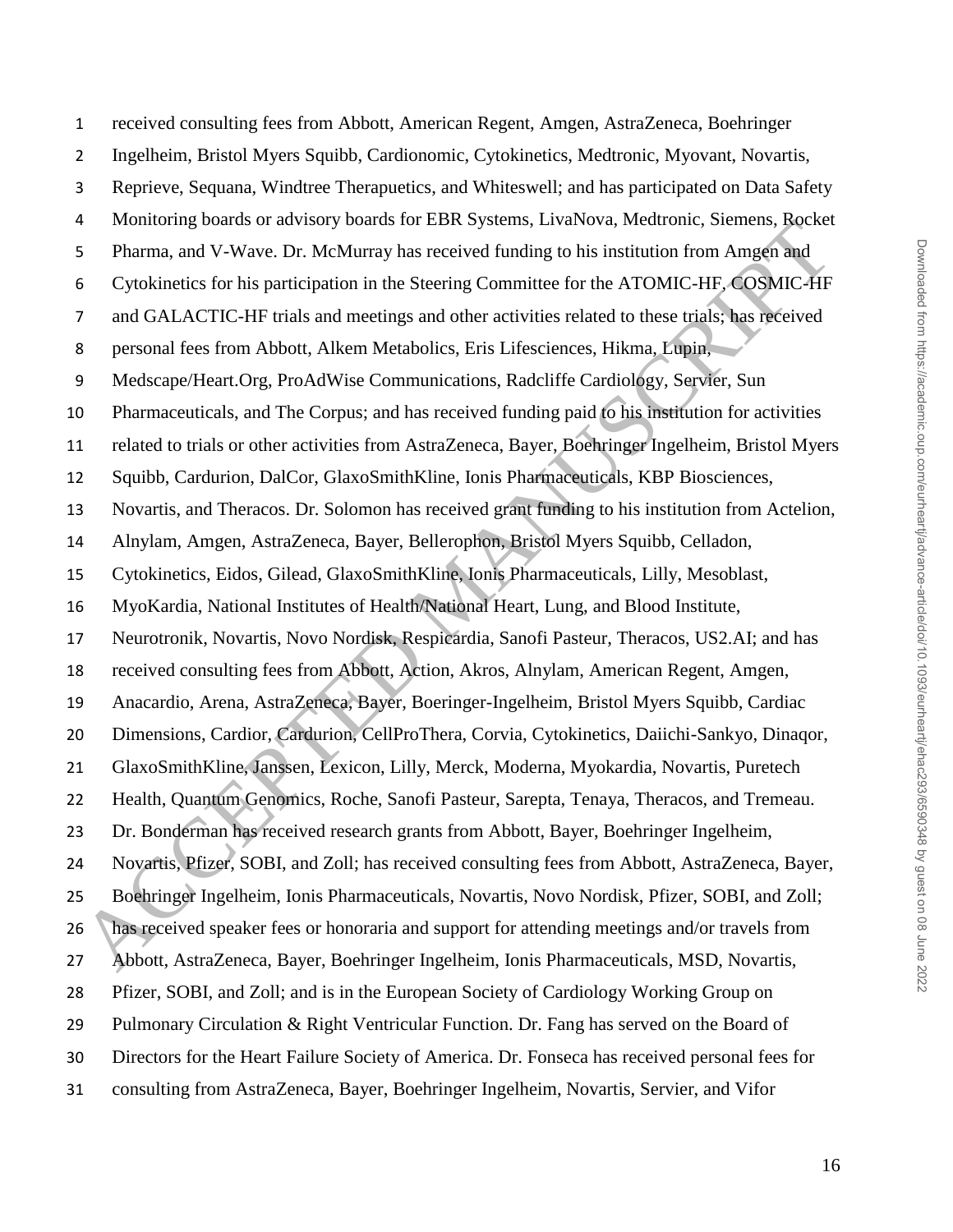Pharma; has received honoraria for lectures and educational events from AstraZeneca, Bayer, Boehringer Ingelheim, Servier, and Vifor Pharma; has received honoraria for lectures from Novartis; has received support for attending meetings and/or travel from Bayer, Servier, and Vifor Pharma; has participated on advisory boards for Bayer, Boehringer Ingelheilm, Novartis, and Vifor Pharma; and has received grants for medical writing from Merck Serono and Roche. Dr. Goncalvesova has received consulting fees from AOP Orphan Pharmaceuticals, Bayer, Boehringer Ingelheim, Novartis, and Servier; has received personal fees from Bayer, Boehringer Ingelheim, Janssen Pharmaceuticals, Novartis, Pfizer, and Servier; and is the President of the Slovak Society of Cardiology. Dr. Howlett has received grants and consulting fees from Amgen, AstraZeneca, Boehringer Ingelheim, Novartis, Novo Nordisk, and Pfizer; has received personal fees from Amgen, AstraZeneca, Bayer, Boehringer Ingelheim, Merck, Novartis, Novo Nordisk, and Pfizer; and is Co-Chair of the Heart Failure Pathway Group of the Province of Alberta, Heart Failure lead at University of Calgary, and in the Canadian Cardiovascular Society Guidelines and Development Committees. Dr. Li has received research agreements from Amgen during the conduct of the study through the National Center for Cardiovascular Diseases. Dr. O'Meara has received support to her institution (Montreal Heart Institute) for being local Principal Investigator and member of the Steering Committee of the GALACTIC-HF trial from Amgen and Cytokinetics; has received grant funding to her institution (Montreal Heart Institute) for clinical trials from AstraZeneca, American Regent, Cardurion, and Canadian Institutes of Health Research (CIHR); has received consulting fees from AstraZeneca, Bayer, Cytokinetics, Boehringer Ingelheim, Eli Lilly, and Janssen; has received speaker fees or other honoraria from AstraZeneca, Bayer, and Boehringer Ingelheim; and has participated on Data Safety Monitoring boards or advisory boards for Bayer, Boehringer Ingelheim, and the independent COLpEF trial. Dr. Abbasi is an employee and shareholder of Amgen. Drs. Heitner, Kupfer, and Malik are employees and shareholders of Cytokinetics. Dr. Teerlink has received personal fees as Chairperson of the GALACTIC-HF Executive Committee from Amgen and Cytokinetics; has received personal fees for research contracts and/or consulting fees from 3ive Labs, Abbott, AstraZeneca, Bayer, Boehringer Ingelheim, Bristol Myers Squibb, Cardurion, Medtronic, Merck, Novartis, Verily, ViCardia, and Windtree Therapeutics; has served as Secretary and Treasurer of Heart Failure Society of America; and is currently President-Elect of the Heart Failure Society of America. The other authors have no conflicts of interest to disclose. The Winding interestinear on anyways was to transport no tend the particular, two stands of the stand of the ACLEPT controls and Vifor Pharma: and has received consulting fees from AOP Orphan Pharmaceuticals. Bayer, Bochri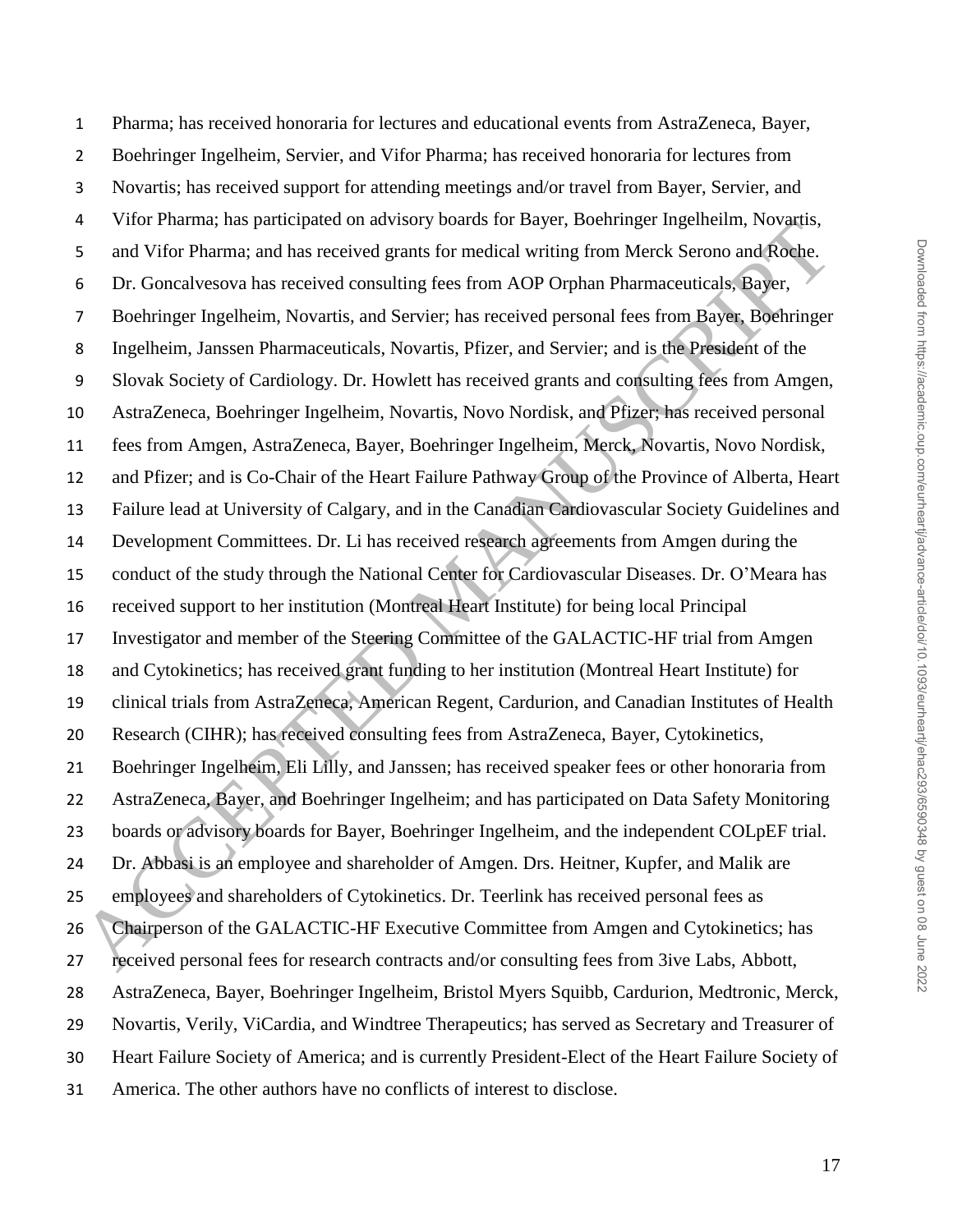## **REFERENCES**

 1. McDonagh TA, Metra M, Adamo M, Gardner RS, Baumbach A, Bohm M, et al. 2021 ESC Guidelines for the diagnosis and treatment of acute and chronic heart failure. Eur Heart J 2021. 2. McDonald M, Virani S, Chan M, Ducharme A, Ezekowitz JA, Giannetti N, et al. CCS/CHFS Heart Failure Guidelines Update: Defining a New Pharmacologic Standard of Care for Heart Failure With Reduced Ejection Fraction. Can J Cardiol 2021;**37**(4):531-546. 7 3. Maddox TM, Januzzi JL, Jr., Allen LA, Breathett K, Butler J, et al. 2021 Update to the 2017 ACC Expert Consensus Decision Pathway for Optimization of Heart Failure Treatment: Answers to 10 Pivotal 9 Issues About Heart Failure With Reduced Ejection Fraction: A Report of the American College of Cardiology Solution Set Oversight Committee. J Am Coll Cardiol 2021;**77**(6):772-810. 4. Psotka MA, Gottlieb SS, Francis GS, Allen LA, Teerlink JR, Adams KF, Jr., et al. Cardiac Calcitropes, Myotropes, and Mitotropes: JACC Review Topic of the Week. J Am Coll Cardiol 2019;**73**(18):2345-2353. 5. Malik FI, Hartman JJ, Elias KA, Morgan BP, Rodriguez H, Brejc K, et al. Cardiac myosin activation: a potential therapeutic approach for systolic heart failure. Science 2011;**331**(6023):1439-43. 6. Planelles-Herrero VJ, Hartman JJ, Robert-Paganin J, Malik FI, Houdusse A. Mechanistic and structural basis for activation of cardiac myosin force production by omecamtiv mecarbil. Nat Commun 2017;**8**(1):190. 7. Psotka MA, Teerlink JR. Direct Myosin Activation by Omecamtiv Mecarbil for Heart Failure with Reduced Ejection Fraction. Handb Exp Pharmacol 2017;**243**:465-490. 8. Biering-Sorensen T, Minamisawa M, Claggett B, Liu J, Felker GM, McMurray JJV, et al. Cardiac Myosin Activator Omecamtiv Mecarbil Improves Left Ventricular Myocardial Deformation in Chronic Heart Failure: The COSMIC-HF Trial. Circ Heart Fail 2020;**13**(12):e008007. 9. Teerlink JR, Felker GM, McMurray JJ, Solomon SD, Adams KF, Jr., Cleland JG, et al. Chronic Oral Study of Myosin Activation to Increase Contractility in Heart Failure (COSMIC-HF): a phase 2, pharmacokinetic, randomised, placebo-controlled trial. Lancet 2016;**388**(10062):2895-2903. 10. Teerlink JR, Diaz R, Felker GM, McMurray JJV, Metra M, Solomon SD, et al. Cardiac Myosin Activation with Omecamtiv Mecarbil in Systolic Heart Failure. N Engl J Med 2021;**384**(2):105-116. 11. Cautela J, Tartiere JM, Cohen-Solal A, Bellemain-Appaix A, Theron A, Tibi T, et al. Management 29 of low blood pressure in ambulatory heart failure with reduced ejection fraction patients. Eur J Heart Fail 2020;**22**(8):1357-1365. 12. Aaronson KD, Schwartz JS, Chen TM, Wong KL, Goin JE, Mancini DM. Development and prospective validation of a clinical index to predict survival in ambulatory patients referred for cardiac transplant evaluation. Circulation 1997;**95**(12):2660-7. 13. Levy WC, Mozaffarian D, Linker DT, Sutradhar SC, Anker SD, Cropp AB, et al. The Seattle Heart Failure Model: prediction of survival in heart failure. Circulation 2006;**113**(11):1424-33. 14. Pocock SJ, Ariti CA, McMurray JJ, Maggioni A, Kober L, Squire IB, et al. Predicting survival in heart failure: a risk score based on 39 372 patients from 30 studies. Eur Heart J 2013;**34**(19):1404-13. 15. Chioncel O, Lainscak M, Seferovic PM, Anker SD, Crespo-Leiro MG, Harjola VP, et al. Epidemiology and one-year outcomes in patients with chronic heart failure and preserved, mid-range and reduced ejection fraction: an analysis of the ESC Heart Failure Long-Term Registry. Eur J Heart Fail 2017;**19**(12):1574-1585. 16. Bohm M, Young R, Jhund PS, Solomon SD, Gong J, Lefkowitz MP, et al. Systolic blood pressure, cardiovascular outcomes and efficacy and safety of sacubitril/valsartan (LCZ696) in patients with chronic heart failure and reduced ejection fraction: results from PARADIGM-HF. Eur Heart J 2017;**38**(15):1132- F eliative Guidelines Update: Updating a New Pharmacologic Standard of Care for Heart Fallure With<br>
The Guideline Update: Infantasii, Jr., Allen LA, Beratett K, Butler, Jet al. 2021 Update to the 2017 ACC<br>
8 Expert Consen

1143.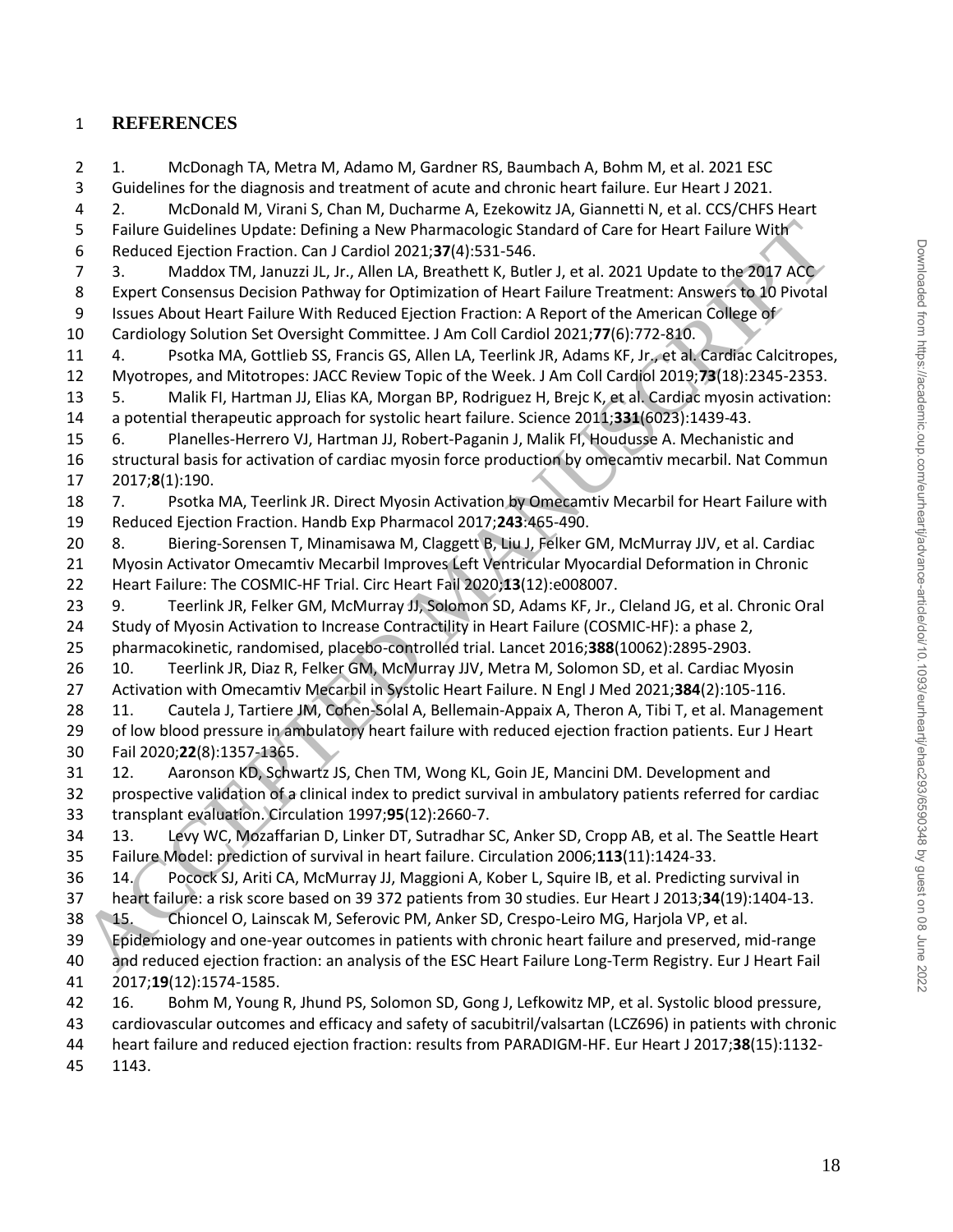17. Agostoni P, Paolillo S, Mapelli M, Gentile P, Salvioni E, Veglia F, et al. Multiparametric prognostic scores in chronic heart failure with reduced ejection fraction: a long-term comparison. Eur J Heart Fail 2018;**20**(4):700-710.

 18. O'Connor C, Fiuzat M, Mulder H, Coles A, Ahmad T, Ezekowitz JA, et al. Clinical factors related to morbidity and mortality in high-risk heart failure patients: the GUIDE-IT predictive model and risk score. Eur J Heart Fail 2019;**21**(6):770-778.

7 19. Arundel C, Lam PH, Gill GS, Patel S, Panjrath G, Faselis C, et al. Systolic Blood Pressure and

8 Outcomes in Patients With Heart Failure With Reduced Ejection Fraction. J Am Coll Cardiol 2019;**73**(24):3054-3063.

20. Maggioni AP, Anker SD, Dahlstrom U, Filippatos G, Ponikowski P, Zannad F, et al. Are

 hospitalized or ambulatory patients with heart failure treated in accordance with European Society of Cardiology guidelines? Evidence from 12,440 patients of the ESC Heart Failure Long-Term Registry. Eur J

Heart Fail 2013;**15**(10):1173-84.

 21. Greene SJ, Fonarow GC, DeVore AD, Sharma PP, Vaduganathan M, Albert NM, et al. Titration of Medical Therapy for Heart Failure With Reduced Ejection Fraction. J Am Coll Cardiol 2019;**73**(19):2365- 2383.

22. Greene SJ, Butler J, Albert NM, DeVore AD, Sharma PP, Duffy CI, et al. Medical Therapy for Heart

Failure With Reduced Ejection Fraction: The CHAMP-HF Registry. J Am Coll Cardiol 2018;**72**(4):351-366.

 23. Desai AS, Solomon S, Claggett B, McMurray JJ, Rouleau J, Swedberg K, et al. Factors Associated With Noncompletion During the Run-In Period Before Randomization and Influence on the Estimated

Benefit of LCZ696 in the PARADIGM-HF Trial. Circ Heart Fail 2016;**9**(6).

24. Senni M, McMurray JJV, Wachter R, McIntyre HF, Anand IS, Duino V, et al. Impact of systolic

 blood pressure on the safety and tolerability of initiating and up-titrating sacubitril/valsartan in patients with heart failure and reduced ejection fraction: insights from the TITRATION study. Eur J Heart Fail 2018;**20**(3):491-500.

 25. Jarjour M, Henri C, de Denus S, Fortier A, Bouabdallaoui N, Nigam A, et al. Care Gaps in Adherence to Heart Failure Guidelines: Clinical Inertia or Physiological Limitations? JACC Heart Fail

2020;**8**(9):725-738.

 26. Ameri P, Bertero E, Maack C, Teerlink JR, Rosano G, Metra M. Medical treatment of heart failure with reduced ejection fraction: the dawn of a new era of personalized treatment? Eur Heart J Cardiovasc Pharmacother 2021. 5 Tur Heart Fail 2019, 21(6): 770-778.<br>
26 Turket Fail 2019, 21(6): 770-778.<br>
2010: Aroundel C, Lam PH, Gill GS, Patel S, Panjrath G, Faselis C, et al. Systolic Blood Pressure and<br>
2019/78/24):3054-3063.<br>
2019/78/24):3054-

 27. Ferreira JP. Omecamtiv Mecarbil: A Personalized Treatment for Patients With Severely Impaired Ejection Fraction. J Am Coll Cardiol 2021;**78**(2):109-111.

 28. Teerlink JR, Diaz R, Felker GM, McMurray JJV, Metra M, Solomon SD, et al. Omecamtiv mecarbil in chronic heart failure with reduced ejection fraction: GALACTIC-HF baseline characteristics and comparison with contemporary clinical trials. Eur J Heart Fail 2020;**22**(11):2160-2171.

 29. Teerlink JR, Diaz R, Felker GM, McMurray JJV, Metra M, Solomon SD, et al. Omecamtiv Mecarbil 38 in Chronic Heart Failure With Reduced Ejection Fraction: Rationale and Design of GALACTIC-HF. JACC Heart Fail 2020;**8**(4):329-340.

 30. Teerlink JR, Diaz R, Felker GM, McMurray JJV, Metra M, Solomon SD, et al. Effect of Ejection Fraction on Clinical Outcomes in Patients Treated With Omecamtiv Mecarbil in GALACTIC-HF. J Am Coll Cardiol 2021;**78**(2):97-108.

31. Felker GM, Solomon SD, Claggett B, Diaz R, McMurray JJV, Metra M, et al. Assessment of

 Omecamtiv Mecarbil for the Treatment of Patients With Severe Heart Failure: A Post Hoc Analysis of Data From the GALACTIC-HF Randomized Clinical Trial. JAMA Cardiol 2021.

 32. Hicks KA, Mahaffey KW, Mehran R, Nissen SE, Wiviott SD, Dunn B, et al. 2017 Cardiovascular and Stroke Endpoint Definitions for Clinical Trials. J Am Coll Cardiol 2018;**71**(9):1021-1034.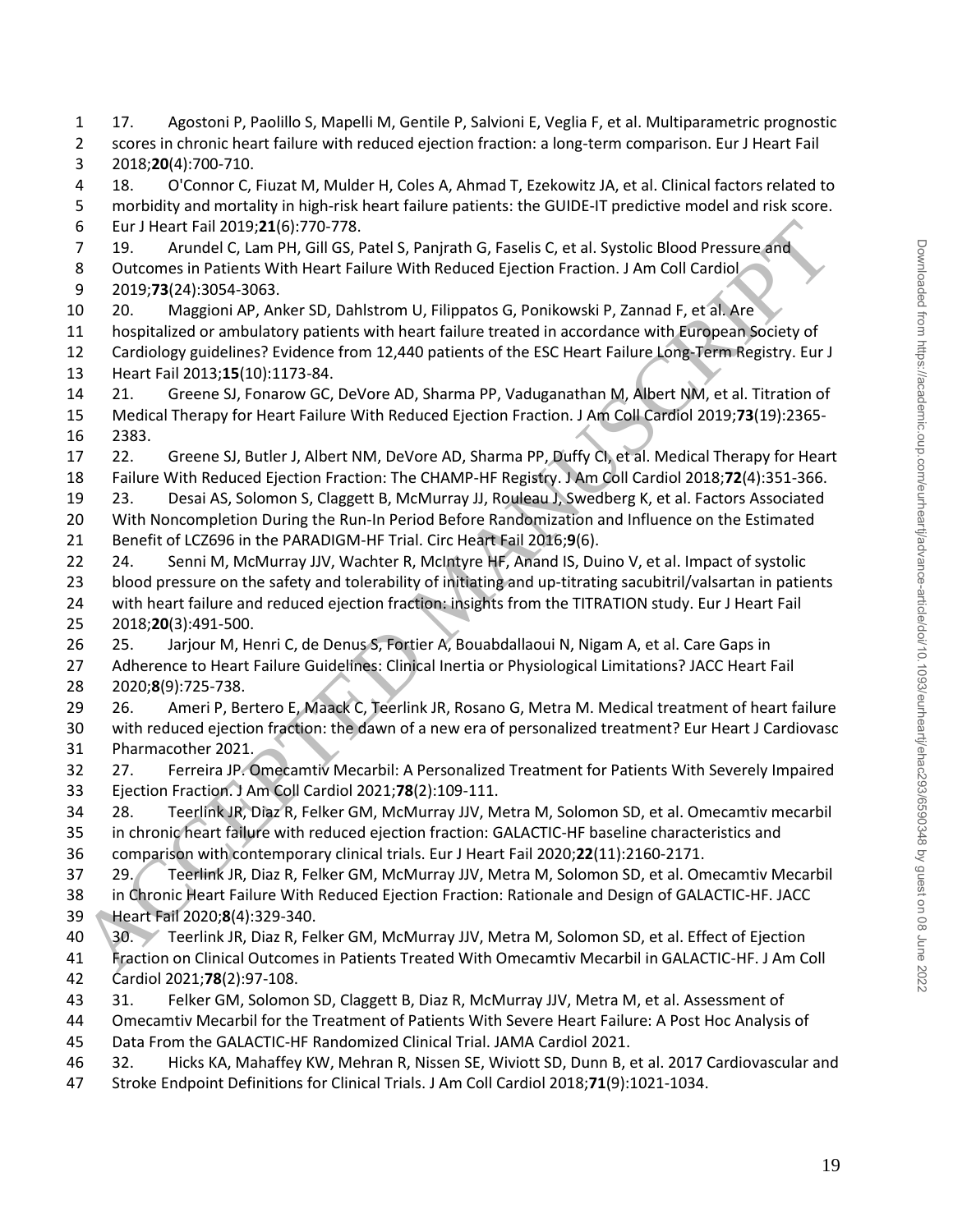33. Truby LK, Rogers JG. Advanced Heart Failure: Epidemiology, Diagnosis, and Therapeutic Approaches. JACC Heart Fail 2020;**8**(7):523-536. 34. Crespo-Leiro MG, Metra M, Lund LH, Milicic D, Costanzo MR, Filippatos G, et al. Advanced heart failure: a position statement of the Heart Failure Association of the European Society of Cardiology. Eur J Heart Fail 2018;**20**(11):1505-1535. 35. Jering KS, Claggett B, Pfeffer MA, Granger C, Kober L, Lewis EF, et al. Prospective ARNI vs. ACE 7 inhibitor trial to DetermIne Superiority in reducing heart failure Events after Myocardial Infarction (PARADISE-MI): design and baseline characteristics. Eur J Heart Fail 2021;**23**(6):1040-1048. 36. Velazquez EJ, Morrow DA, DeVore AD, Duffy CI, Ambrosy AP, McCague K, et al. Angiotensin- Neprilysin Inhibition in Acute Decompensated Heart Failure. N Engl J Med 2019;**380**(6):539-548. 37. McMurray JJ, Packer M, Desai AS, Gong J, Lefkowitz MP, Rizkala AR, et al. Angiotensin-neprilysin inhibition versus enalapril in heart failure. N Engl J Med 2014;**371**(11):993-1004. 38. Effect of metoprolol CR/XL in chronic heart failure: Metoprolol CR/XL Randomised Intervention Trial in Congestive Heart Failure (MERIT-HF). Lancet 1999;**353**(9169):2001-7. 39. The Cardiac Insufficiency Bisoprolol Study II (CIBIS-II): a randomised trial. Lancet 1999;**353**(9146):9-13. 40. Packer M, Coats AJ, Fowler MB, Katus HA, Krum H, Mohacsi P, et al. Effect of carvedilol on survival in severe chronic heart failure. N Engl J Med 2001;**344**(22):1651-8. 41. McMurray JJV, Solomon SD, Inzucchi SE, Kober L, Kosiborod MN, Martinez FA, et al. Dapagliflozin in Patients with Heart Failure and Reduced Ejection Fraction. N Engl J Med 2019;**381**(21):1995-2008. 42. Packer M, Anker SD, Butler J, Filippatos G, Pocock SJ, Carson P, et al. Cardiovascular and Renal Outcomes with Empagliflozin in Heart Failure. N Engl J Med 2020;**383**(15):1413-1424. 43. Armstrong PW, Pieske B, Anstrom KJ, Ezekowitz J, Hernandez AF, Butler J, et al. Vericiguat in Patients with Heart Failure and Reduced Ejection Fraction. N Engl J Med 2020;**382**(20):1883-1893. 44. Rouleau JL, Roecker EB, Tendera M, Mohacsi P, Krum H, Katus HA, et al. Influence of pretreatment systolic blood pressure on the effect of carvedilol in patients with severe chronic heart failure: the Carvedilol Prospective Randomized Cumulative Survival (COPERNICUS) study. J Am Coll Cardiol 2004;**43**(8):1423-9. 45. Serenelli M, Bohm M, Inzucchi SE, Kober L, Kosiborod MN, Martinez FA, et al. Effect of dapagliflozin according to baseline systolic blood pressure in the Dapagliflozin and Prevention of Adverse Outcomes in Heart Failure trial (DAPA-HF). Eur Heart J 2020;**41**(36):3402-3418. 46. Bohm M, Anker SD, Butler J, Filippatos G, Ferreira JP, Pocock SJ, et al. Empagliflozin Improves Cardiovascular and Renal Outcomes in Heart Failure Irrespective of Systolic Blood Pressure. J Am Coll 63.<br>
35 Careng K5, Clagett B, Priefre MAN, Granger C, Kober L, Lewis EF, et al. Prospective<br>
2021; inithiter trial to Determine Superiority in reducing heart failure Events after Myocardial Infarction<br>
36. Velacque EJ, Mor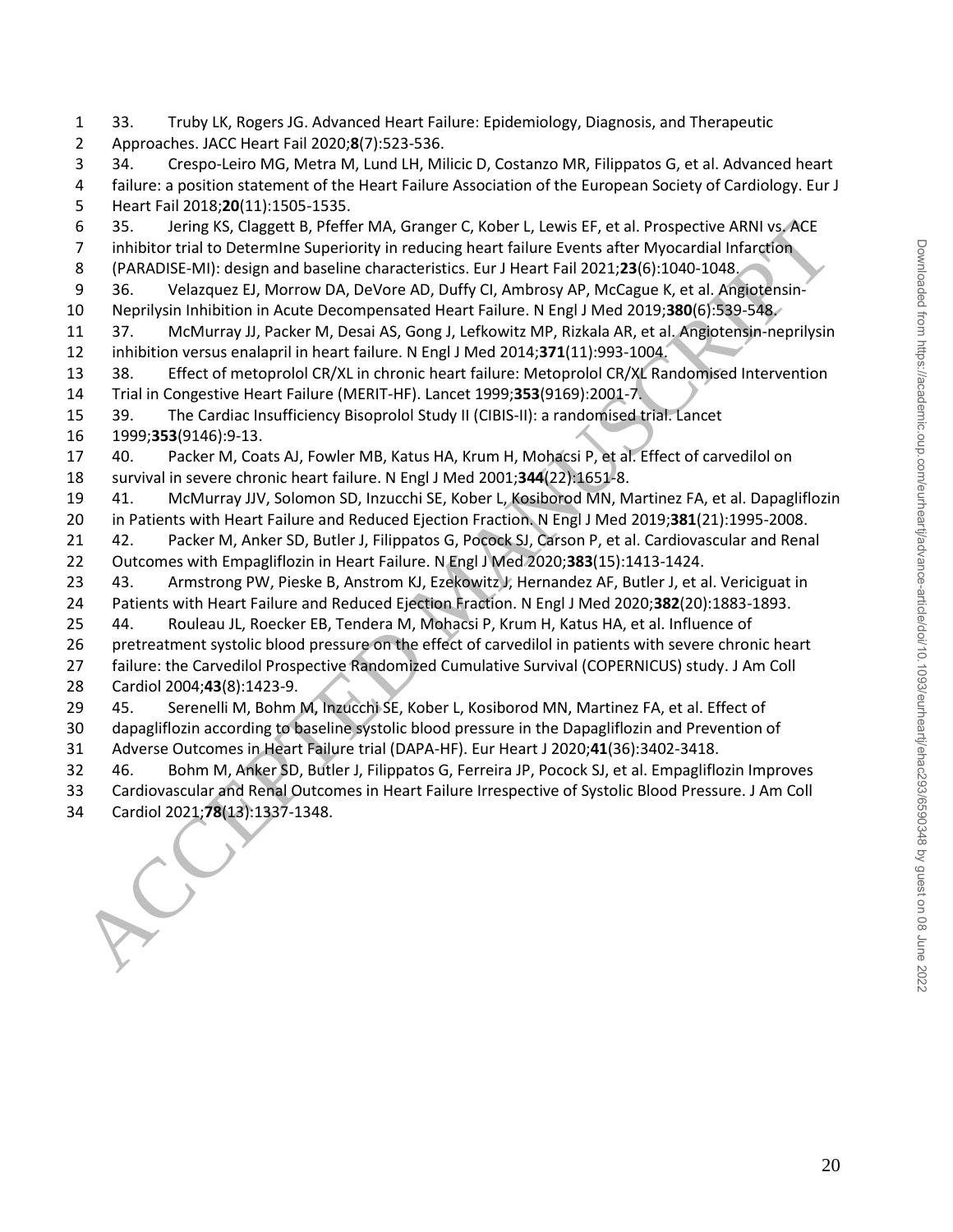## **FIGURE LEGENDS**

#### **Structured Graphical Abstract**

- In GALACTIC-HF, treatment with omecamtiv mecarbil compared with placebo was associated
- with a large and significant reduction in the risk of the composite endpoint of cardiovascular
- 5 death or first HF event in patients with low baseline SBP  $(\leq 100 \text{ mmHg})$ .
- 6 CI = confidence interval;  $CV =$  cardiovascular;  $HF =$  heart failure;  $HF =$  heart failure with
- 7 reduced ejection fraction;  $HR =$  hazard ratio;  $NNT =$  number needed to treat;  $SBP =$  systolic
- blood pressure.
- **Figure 1: Incidence rate of clinical outcomes according to baseline SBP.**
- The figure shows the incidence rate of the primary composite endpoint (panel A), first HF event
- (panel B), and cardiovascular death (panel C) according to baseline SBP in patients treated with 4 with a large and significant reduction in the risk of the composite endpoint of cardiovascular<br>
acutor first HF event in putients with low buseline SBP ( $\leq 100$  mmHg).<br>
CI  $\sim$  confidence interval;  $\rm{CV}$   $\sim$  cardio
- omecamtiv mecarbil (blue lines) or placebo (dark lines).
- 13  $CV = \text{cardiov}$  as  $HF = \text{heart failure};$  SBP = systolic blood pressure.
- **Figure 2: Relative treatment effect of omecamtiv mecarbil, according to baseline SBP, on**

#### **clinical outcomes.**

- The figure shows the relative treatment effect of omecamtiv mecarbil vs. placebo, according to
- baseline SBP, on the primary composite endpoint (panel A), first HF event (panel B), and
- cardiovascular death (panel C).
- 19  $CV = \text{cardiovascular}; HF = \text{heart failure}; SBP = \text{systolic blood pressure}.$

## **Figure 3: Kaplan-Meier curves for the primary endpoint by SBP categories.**

- 21 The figure shows Kaplan-Meier curves for the primary composite endpoint according to
- 22 treatment with omecamtiv mecarbil or placebo in patients with baseline  $SBP \le 100$  mmHg (panel
- A) and in those with baseline SBP >100 mmHg (panel B). Hazard ratios and 95% confidence
- intervals are also reported.
- 25 HR = hazard ratio; OM = omecamtiv mecarbil;  $SBP =$  systolic blood pressure.
- **Figure 4: Trend of systolic blood pressure over time.**
- 27 The figure shows the trend of SBP over time according to treatment with omecamtiv mecarbil or
- 28 placebo in patients with baseline  $SBP \le 100$  mmHg (panel A) and in those with baseline SBP
- >100 mmHg (panel B).
- OM = omecamtiv mecarbil; SBP = systolic blood pressure.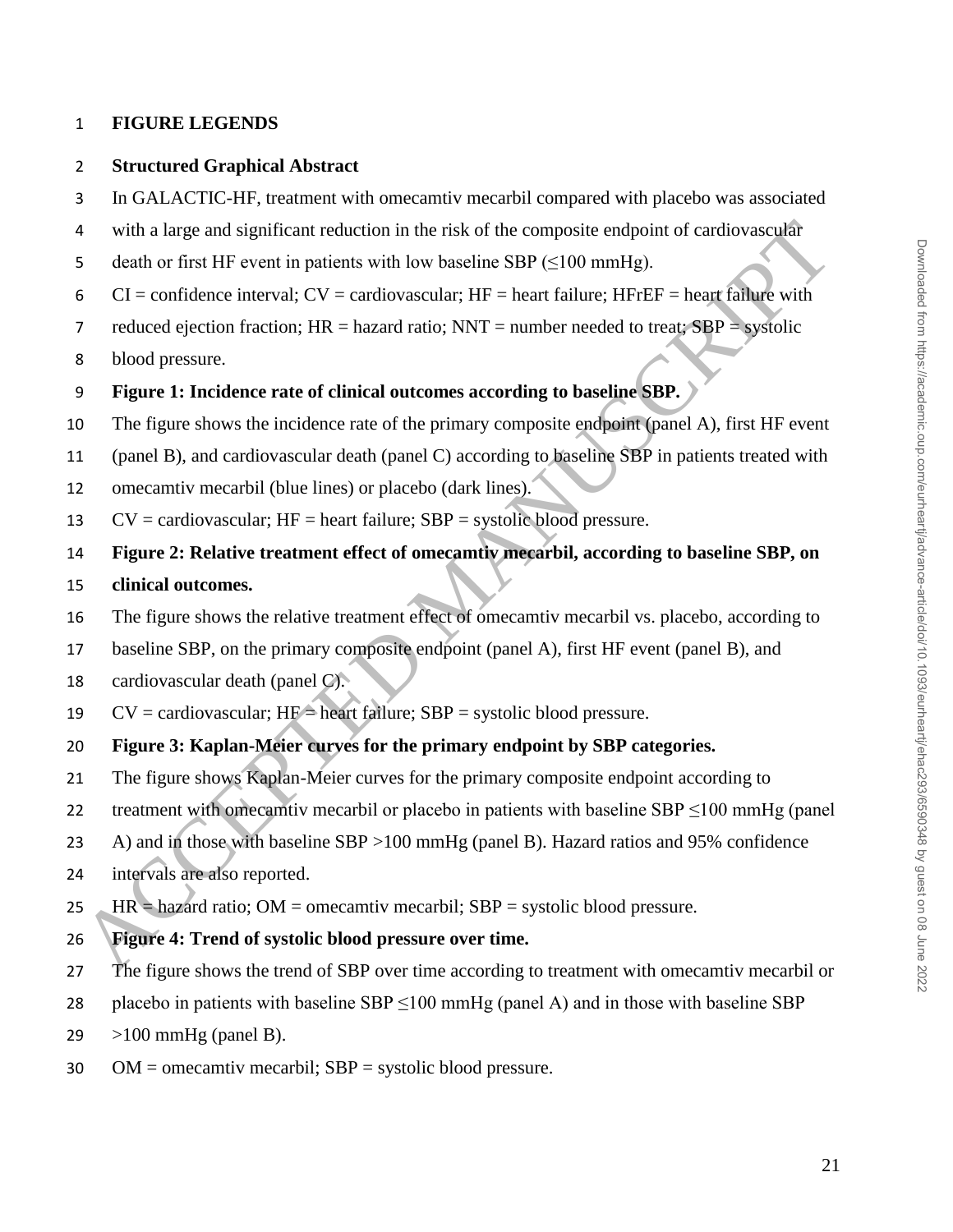# 1 **TABLES**

|  | Table 1: Baseline Characteristics of GALACTIC-HF Patients across SBP Subgroups. |  |
|--|---------------------------------------------------------------------------------|--|
|  |                                                                                 |  |

|                                                              | $SBP \leq 100$ mmHg<br>$(N=1473)$ | $SBP > 100$ mmHg<br>$(N=6759)$ | p-value |
|--------------------------------------------------------------|-----------------------------------|--------------------------------|---------|
| <b>Demographics</b>                                          |                                   |                                |         |
| Age (years), mean (SD)                                       | $63.4 \pm 11.9$                   | $64.8 \pm 11.2$                | < 0.001 |
| Sex, female, n (%)                                           | 314(21.3)                         | 1435(21.2)                     | 0.94    |
| Race, $n$ $(\%)$                                             |                                   |                                | < 0.001 |
| Asian                                                        | 202(13.7)                         | 508(7.5)                       |         |
| <b>Black or African American</b>                             | 89(6.0)                           | 473(7.0)                       |         |
| Other*                                                       | 103(7.0)                          | 460(6.8)                       |         |
| White                                                        | 1079 (73.3)                       | 5318 (78.7)                    |         |
| Geographic Region, n (%)                                     |                                   |                                | < 0.001 |
| Asia                                                         | 190 (12.9)                        | 480 $(7.1)$                    |         |
| Eastern Europe / Russia                                      | 244 (16.6)                        | 2437 (36.1)                    |         |
| Latin and South America                                      | 302(20.5)                         | 1272(18.8)                     |         |
| <b>US</b> and Canada                                         | 278 (18.9)                        | 1108(16.4)                     |         |
| Western Europe / South Africa /<br>Australasia               | 459 (31.2)                        | 1462(21.6)                     |         |
| Randomization Setting: In-patient                            | 449 (30.5)                        | 1635(24.2)                     | < 0.001 |
| <b>Clinical Characteristics</b>                              |                                   |                                |         |
| <b>Medical Conditions, n</b> (%)                             |                                   |                                |         |
| <b>History of Myocardial Infarction</b>                      | 599 (40.7)                        | 2836 (42.0)                    | 0.36    |
| <b>History of Coronary Artery Bypass</b><br>Surgery          | 251 (17.0)                        | 1066(15.8)                     | 0.23    |
| <b>History of Percutaneous Coronary</b><br>Revascularization | 433 (29.4)                        | 2005 (29.7)                    | 0.84    |
| <b>Stroke</b>                                                | 147(10.0)                         | 607(9.0)                       | 0.23    |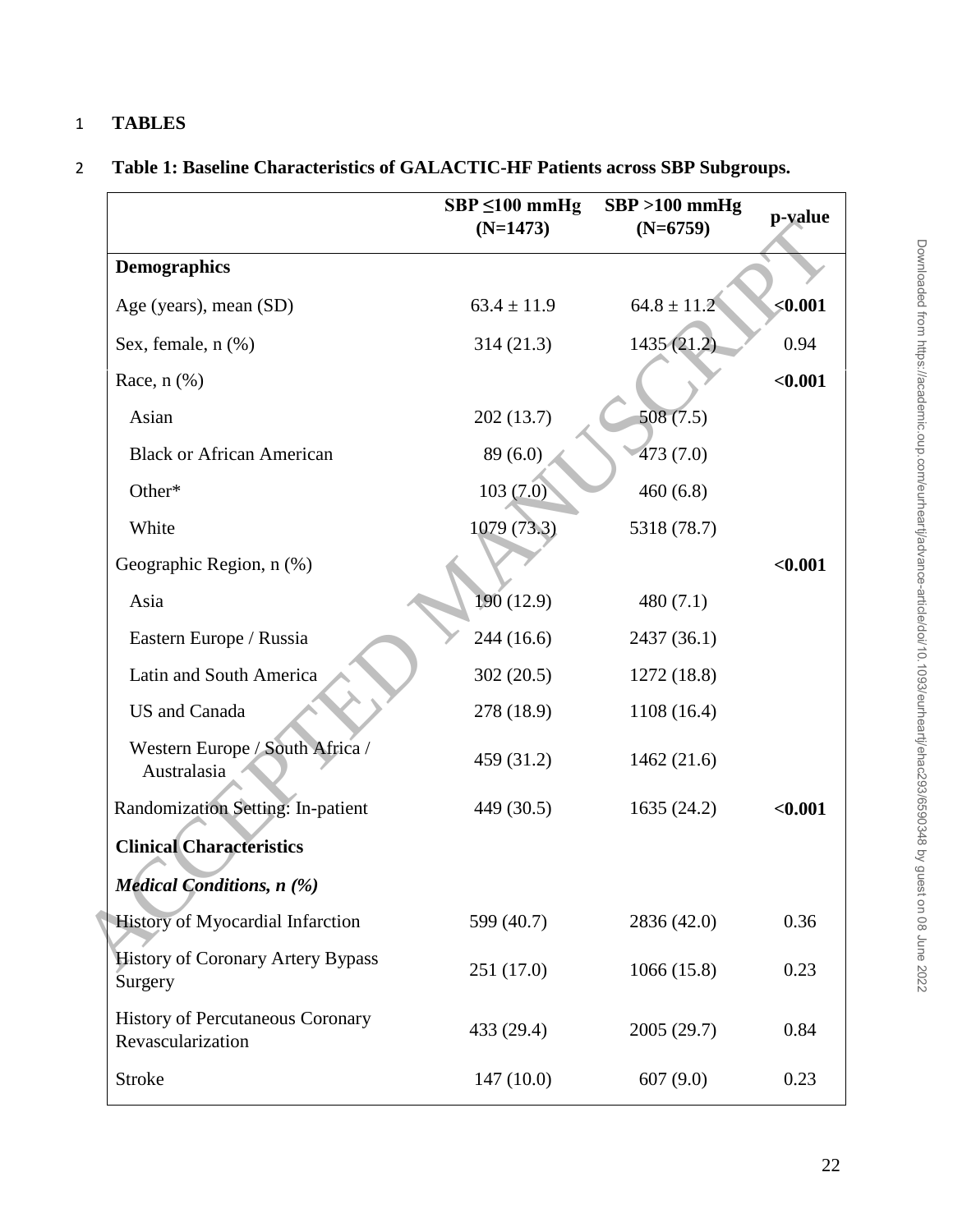|                                                       | $SBP \le 100$ mmHg<br>$(N=1473)$ | $SBP > 100$ mmHg<br>$(N=6759)$ | p-value |
|-------------------------------------------------------|----------------------------------|--------------------------------|---------|
| Atrial fibrillation or flutter at Screening           | 438 (29.7)                       | 1807 (26.7)                    | 0.019   |
| Hypertension                                          | 753(51.1)                        | 5031 (74.4)                    | < 0.001 |
| Type 2 diabetes mellitus                              | 533 (36.2)                       | 2776(41.1)                     | $0.001$ |
| <b>Heart Failure History</b>                          |                                  |                                |         |
| LVEF $(\%)$ , mean $(SD)$                             | $24.3 \pm 6.3$                   | $27.0 \pm 6.2$                 | $0.001$ |
| NYHA classification, $n$ (%)                          |                                  |                                | < 0.001 |
| Class II                                              | 728 (49.4)                       | 3640 (53.9)                    |         |
| Class III                                             | 678 (46.0)                       | 2938 (43.5)                    |         |
| Class IV                                              | 67(4.5)                          | 181(2.7)                       |         |
| Ischemic heart failure etiology                       | 709 (48.1)                       | 3706 (54.8)                    | < 0.001 |
| <b>KCCQ Total Symptom Score,</b><br>median $[Q1, Q3]$ | 66.7 [45.8, 87.5]                | 69.8 [50.0, 87.5]              | 0.002   |
| Outpatient                                            | 72.9 [55.2, 89.6]                | 75.0 [55.2, 91.7]              | 0.09    |
| Inpatient                                             | 51.0 [30.2, 71.9]                | 54.2 [33.3, 70.8]              | 0.34    |
| <b>Vitals and Laboratory Parameters</b>               |                                  |                                |         |
| SBP (mmHg), mean (SD)                                 | $94.4 \pm 5.1$                   | $121.3 \pm 12.3$               | < 0.001 |
| Heart rate (bpm), mean (SD)                           | $72.4 \pm 12.3$                  | $72.4 \pm 12.1$                | 1.00    |
| NT-proBNP ( $pg/mL$ ), median [Q1, Q3]                | 2829 [1432, 5592]                | 1856 [924, 3770]               | < 0.001 |
| Cardiac Troponin I (ng/L), median [Q1,<br>Q3          | 29 [14, 55]                      | 26 [14, 50]                    | 0.035   |
| eGFR $(mL/min/1.73m^2)$ ,<br>median [Q1, Q3]          | 55.3 [40.7, 71.6]                | 59.4 [44.9, 74.4]              | $0.001$ |
| Medications and Cardiac Devices, $n$ (%)              |                                  |                                |         |
| ACEi, ARB or ARNi                                     | 1249 (84.8)                      | 5910 (87.4)                    | 0.006   |
| <b>ARNi</b>                                           | 416(28.2)                        | 1185(17.5)                     | $0.001$ |
| <b>BB</b>                                             | 1357(92.1)                       | 6406 (94.8)                    | < 0.001 |
|                                                       |                                  |                                |         |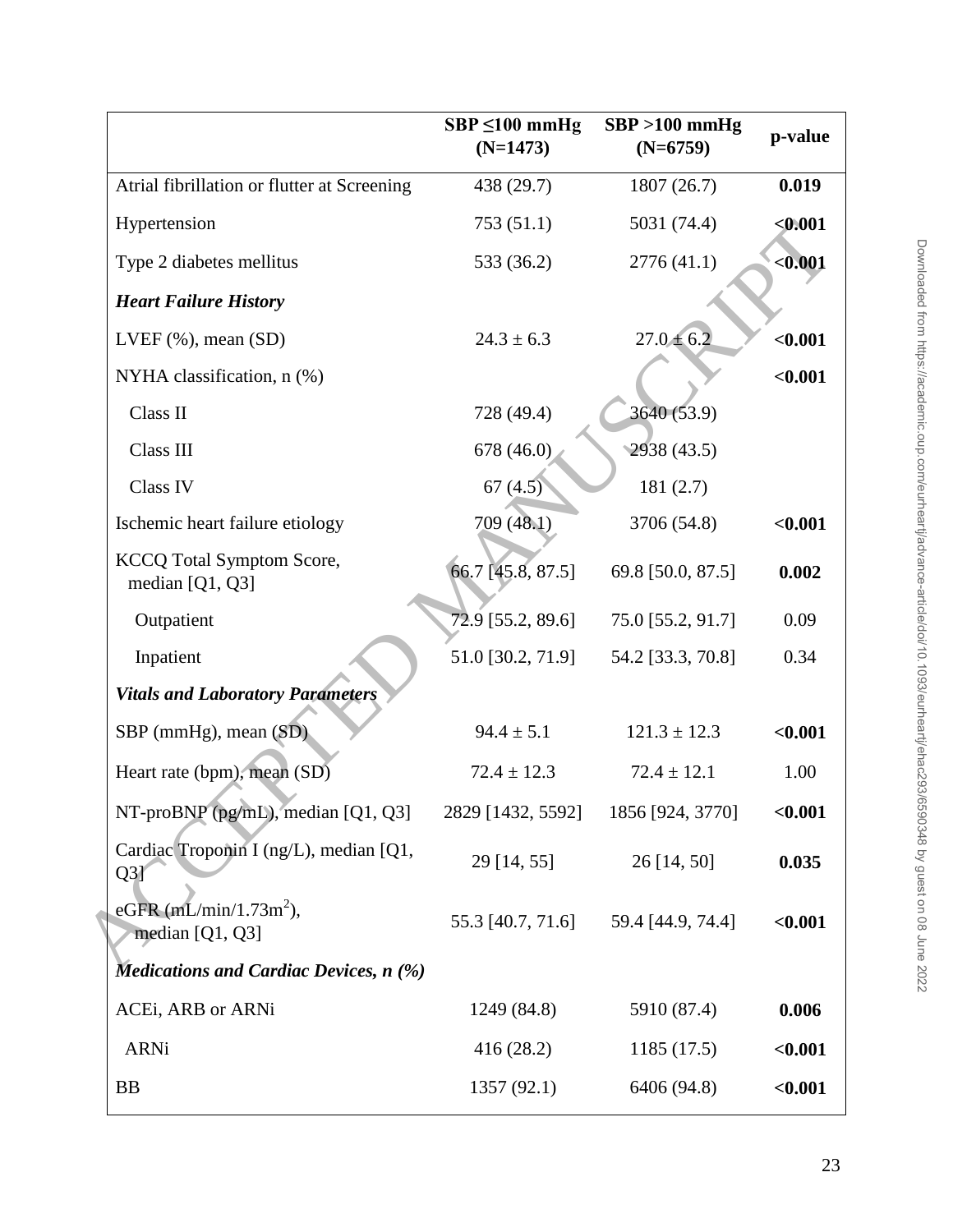|                                                                                                                                                                                                                                                                                                                                                                                                                                                                                                                   | $SBP \le 100$ mmHg<br>$(N=1473)$ | $SBP > 100$ mmHg<br>$(N=6759)$ | p-value |
|-------------------------------------------------------------------------------------------------------------------------------------------------------------------------------------------------------------------------------------------------------------------------------------------------------------------------------------------------------------------------------------------------------------------------------------------------------------------------------------------------------------------|----------------------------------|--------------------------------|---------|
| <b>MRA</b>                                                                                                                                                                                                                                                                                                                                                                                                                                                                                                        | 1192 (80.9)                      | 5205 (77.0)                    | 0.001   |
| <b>SGLT2</b> Inhibitors                                                                                                                                                                                                                                                                                                                                                                                                                                                                                           | 52(3.5)                          | 166(2.5)                       | 0.020   |
| Ivabradine                                                                                                                                                                                                                                                                                                                                                                                                                                                                                                        | 109(7.4)                         | 424(6.3)                       | 0.11    |
| Digitalis Glycosides                                                                                                                                                                                                                                                                                                                                                                                                                                                                                              | 287 (19.5)                       | 1098 (16.2)                    | 0.003   |
| Cardiac Resynchronization Therapy                                                                                                                                                                                                                                                                                                                                                                                                                                                                                 | 322(21.9)                        | 836 (12.4)                     | $0.001$ |
| Implantable Cardioverter Defibrillator                                                                                                                                                                                                                                                                                                                                                                                                                                                                            | 632 (42.9)                       | 1982 (29.3)                    | < 0.001 |
| ACEi, angiotensin-converting enzyme inhibitor; ARB, angiotensin receptor blocker; ARNi, angiotensin receptor-<br>neprilysin inhibitor; BB, beta blocker; eGFR, estimated glomerular filtration rate; KCCQ, Kansas City<br>Cardiomyopathy Questionnaire; LVEF, left ventricular ejection fraction; MRA, mineralocorticoid receptor<br>antagonist; NT-proBNP, N-terminal pro-B-type natriuretic peptide; NYHA, New York Heart Association; SBP,<br>systolic blood pressure; SGLT2, sodium-glucose co-transporter 2. |                                  |                                |         |

1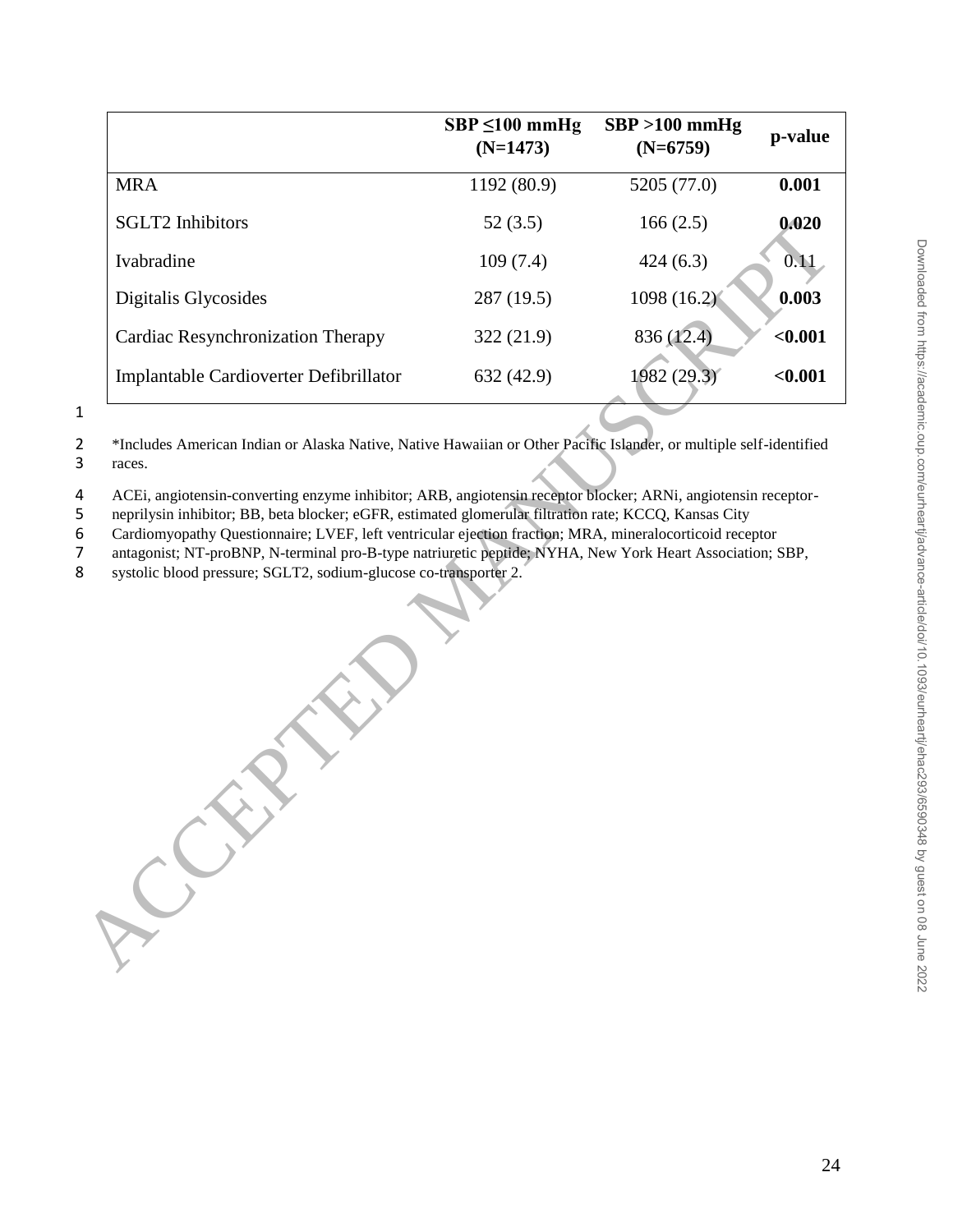## 1 **Table 2: Clinical Outcomes**

| <b>Table 2: Clinical Outcomes</b><br>$\mathbf{1}$ |                           |                            |                 |                            |                                  |                           |
|---------------------------------------------------|---------------------------|----------------------------|-----------------|----------------------------|----------------------------------|---------------------------|
|                                                   | <b>Omecamtiv mecarbil</b> |                            | <b>Placebo</b>  |                            |                                  |                           |
| <b>Outcome by SBP</b>                             | $n/N$ $(\%)$              | Rate (per<br>$100$ pt-yrs) | $n/N$ (%)       | Rate (per<br>$100$ pt-yrs) | HR $(95\% \text{ CI})$ ; p-value | ARR (per<br>$100$ pt-yrs) |
| <b>Primary Outcome</b>                            |                           |                            |                 |                            | Interaction $p = 0.051$          |                           |
| $SBP \le 100$ mmHg                                | 350/781 (45%)             | 33.4                       | 365/692 (53%)   | 43.2                       | $0.81$ (0.70, 0.94); p=0.005     | 9.8                       |
| $SBP > 100$ mmHg                                  | 1173/3339 (35%)           | 22.4                       | 1242/3420 (36%) | 23.6                       | $0.95$ (0.88, 1.03); p=0.19      | 1.2                       |
| <b>First HF Event</b>                             |                           |                            |                 |                            | Interaction $p = 0.08$           |                           |
| $SBP \le 100$ mmHg                                | 273/781 (35%)             | 26.1                       | 284/692 (41%)   | 33.6                       | $0.81$ (0.69, 0.96); p=0.013     | 7.5                       |
| $SBP > 100$ mmHg                                  | 904/3339 (27%)            | 17.3                       | 952/3420 (28%)  | 18.1                       | $0.95$ (0.87, 1.04); p=0.30      | 0.9                       |
| <b>First HF Hospitalization</b>                   |                           |                            |                 |                            | Interaction $p = 0.16$           |                           |
| $SBP \le 100$ mmHg                                | 264/781 (34%)             | 24.9                       | 267/692 (39%)   | 30.6                       | $0.85(0.71, 1.00); p=0.06$       | 5.6                       |
| $SBP > 100$ mmHg                                  | 878/3339 (26%)            | 16.6                       | 912/3420 (27%)  | 17.2                       | $0.97$ (0.88, 1.06); p=0.49      | 0.6                       |
| <b>CV</b> Death                                   |                           |                            |                 |                            | Interaction $p = 0.27$           |                           |
| $SBP \le 100$ mmHg                                | 195/781 (25%)             | 15.0                       | 192/692 (28%)   | 17.0                       | $0.91(0.75, 1.12); p=0.38$       | 1.9                       |
| $SBP > 100$ mmHg                                  | 613/3339 (18%)            | 10.0                       | 606/3420 (18%)  | 9.7                        | $1.03$ (0.92, 1.15); p=0.59      | $-0.3$                    |
| <b>All-cause Death</b>                            |                           |                            |                 |                            | Interaction $p = 0.28$           |                           |
| $SBP \le 100$ mmHg                                | 245/781 (31%)             | 18.9                       | 241/692 (35%)   | 21.3                       | $0.91(0.76, 1.09); p=0.31$       | 2.4                       |
| $SBP > 100$ mmHg                                  | 822/3339 (25%)            | 13.4                       | 824/3420 (24%)  | 13.2                       | $1.02$ (0.92, 1.12); p=0.75      | $-0.3$                    |

2 Data are reported as n/N (%), rate (per 100 patient-years), HR with 95% CI and ARR.

3 ARR, absolute risk reduction; CI, confidence interval; CV, cardiovascular; HF, heart failure; HR, hazard ratio; SBP, systolic blood pressure.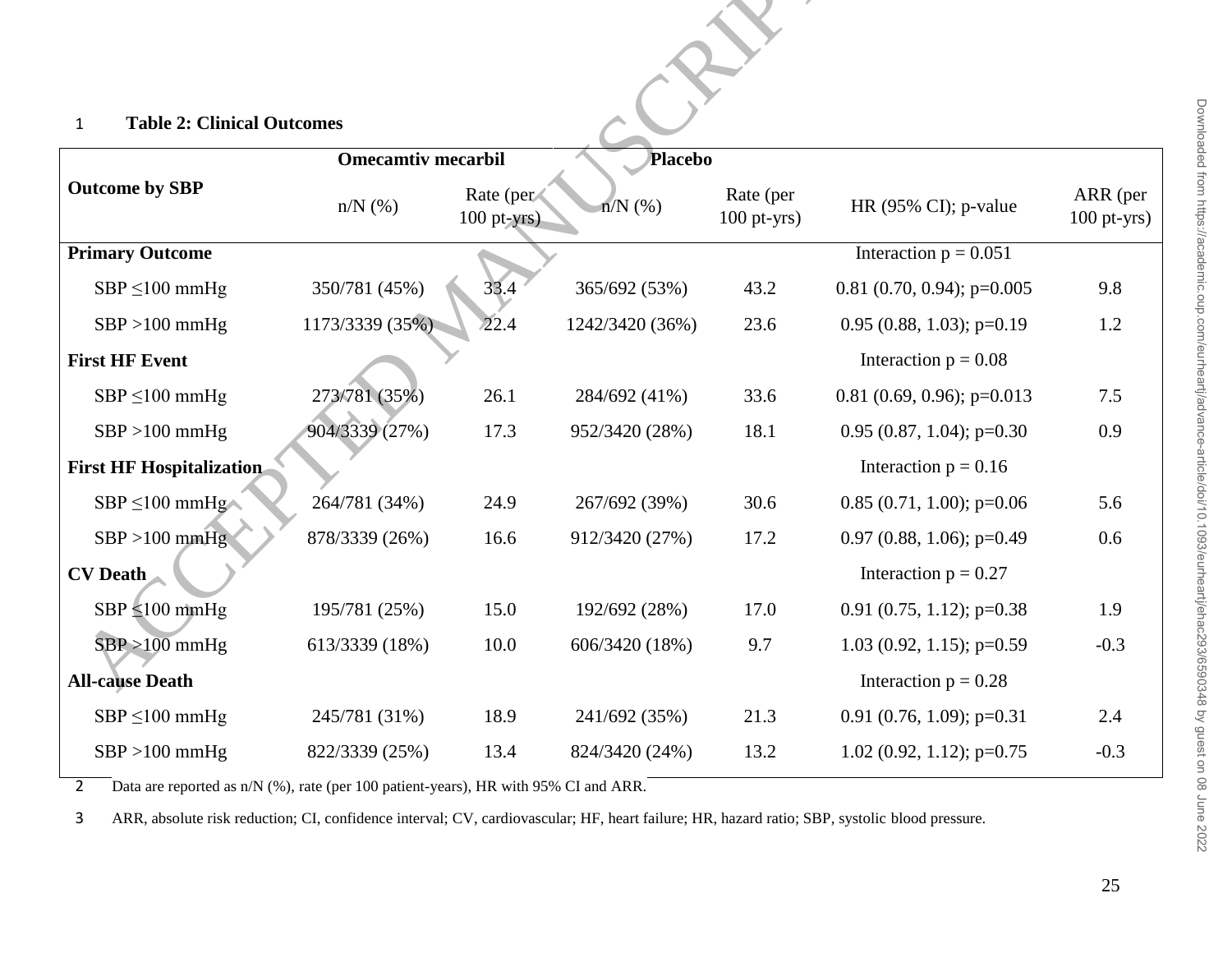1 **Table 3: Treatment Effects of Omecamtiv Mecarbil versus Placebo on Selected Vital Signs and** 

2 **Laboratory Values from Baseline to Week 24.**

| <b>Variable</b><br>Difference (95% CI)                                                                                                                                                                                           | $SBP \le 100$ mmHg<br>$(N=1473)$ | $SBP > 100$ mmHg<br>$(N=6759)$ | p-value |  |
|----------------------------------------------------------------------------------------------------------------------------------------------------------------------------------------------------------------------------------|----------------------------------|--------------------------------|---------|--|
| p-value                                                                                                                                                                                                                          |                                  |                                |         |  |
| SBP (mmHg)                                                                                                                                                                                                                       | $+1.1$ ( $-0.5, +2.7$ )          | $-0.6(-1.4, +0.1)$             | 0.06    |  |
|                                                                                                                                                                                                                                  | 0.17                             | 0.09 <sup>°</sup>              |         |  |
| Heart rate (bpm)                                                                                                                                                                                                                 | $-2.3$ $(-3.5, -1.1)$            | $-1.4(-1.9, -0.9)$             | 0.18    |  |
|                                                                                                                                                                                                                                  | < 0.001                          | < 0.001                        |         |  |
| Potassium (mmol/L)                                                                                                                                                                                                               | $-0.02$ $(-0.08, 0.04)$          | $+0.01$ (-0.02, +0.03)         |         |  |
|                                                                                                                                                                                                                                  | 0.43                             | 0.69                           | 0.36    |  |
| Creatinine (mg/dL)                                                                                                                                                                                                               | $-0.02$ $(-0.06, +0.02)$         | $0.01 (-0.00, +0.03)$          | 0.13    |  |
|                                                                                                                                                                                                                                  | 0.36                             | 0.15                           |         |  |
| NT-proBNP (pg/mL; Ratio)                                                                                                                                                                                                         | 0.82(0.74, 0.90)                 | 0.91(0.87, 0.95)               | 0.06    |  |
|                                                                                                                                                                                                                                  | < 0.001                          | < 0.001                        |         |  |
| Troponin I (ng/L)                                                                                                                                                                                                                | $+5 (+3, +7)$                    | $+4 (+3, +5)$                  | 0.89    |  |
|                                                                                                                                                                                                                                  | < 0.001                          | < 0.001                        |         |  |
| Values represent treatment effects as evaluated by between-group differences of change from baseline to Week 24.<br>CI, confidence interval; NT-proBNP, N-terminal pro-B-type natriuretic peptide; SBP, systolic blood pressure. |                                  |                                |         |  |
|                                                                                                                                                                                                                                  |                                  |                                |         |  |

4 Values represent treatment effects as evaluated by between-group differences of change from baseline to Week 24.

- 5 CI, confidence interval; NT-proBNP, N-terminal pro-B-type natriuretic peptide; SBP, systolic blood pressure.
- 6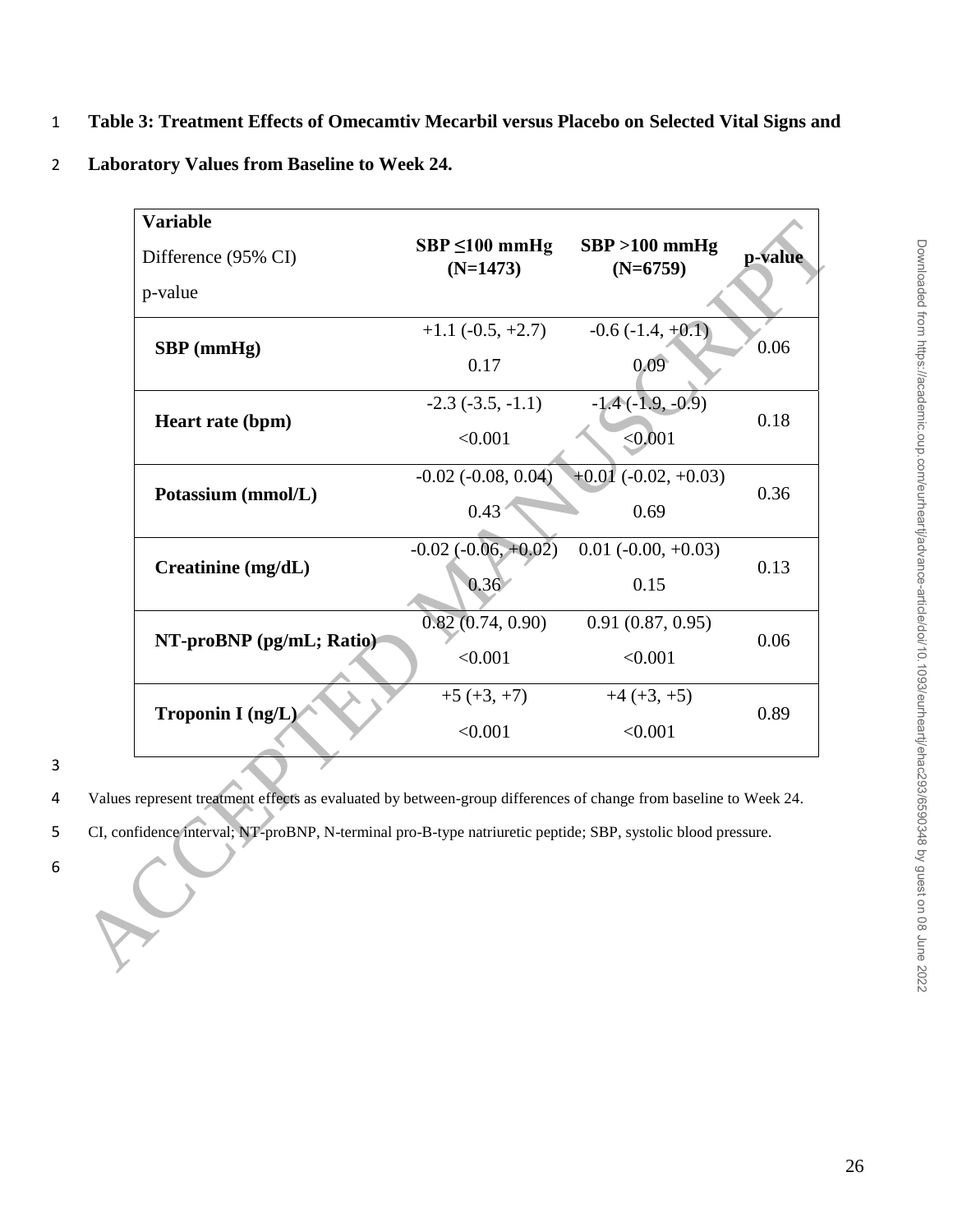## 1 **Table 4: Safety Outcomes.**

| <b>Safety outcomes</b>                                         |                                       |                                        |
|----------------------------------------------------------------|---------------------------------------|----------------------------------------|
| OM: $n$ (%)<br>Placebo: $n$ (%)<br>RR (95% CI)<br>p-value      | $SBP \le 100$ mmHg<br>$(N=1473)$      | $SBP > 100$ mmHg<br>$(N=6759)$         |
|                                                                | OM: 495 (63.5)                        | OM: 1878 (56.4)                        |
| <b>Any Treatment-Emergent</b><br><b>Serious Adverse Events</b> | P: 496(72.0)<br>RR: 0.88 (0.82, 0.95) | P: 1939(56.8)<br>RR: 0.99 (0.95, 1.03) |
|                                                                | p < 0.001                             | $p = 0.72$                             |
|                                                                | OM: 70 (9.8)                          | OM: 220 (7.5)                          |
| <b>Adverse Event: Ventricular</b>                              | P: 75 $(11.5)$                        | P: 229(7.6)                            |
| Tachyarrhythmia                                                | RR: 0.85 (0.63, 1.16)                 | RR: 0.99 (0.83, 1.18)                  |
|                                                                | $p = 0.32$                            | $p = 0.88$                             |
|                                                                | OM: 28(3.6)                           | OM: 91(2.7)                            |
| <b>Serious Adverse Event:</b>                                  | P: $32(4.6)$                          | P: 95(2.8)                             |
| Ventricular Arrhythmia<br><b>Requiring Treatment</b>           | RR: 0.77 (0.47, 1.27)                 | RR: 0.98 (0.74, 1.30)                  |
|                                                                | $p = 0.31$                            | $p = 0.90$                             |
|                                                                | OM: 28(3.6)                           | OM: $172(5.2)$                         |
| <b>Adjudicated First Major</b>                                 | P: 26(3.8)                            | P: $162(4.7)$                          |
| <b>Cardiac Ischemic Events</b>                                 | RR: 0.95 (0.56, 1.61)                 | RR: 1.09 (0.88, 1.34)                  |
|                                                                | $p = 0.85$                            | $p = 0.43$                             |
|                                                                | OM: $18(2.3)$                         | OM: $104(3.1)$                         |
| <b>Positively Adjudicated</b>                                  | P: 17(2.5)                            | P: 101(3.0)                            |
| <b>Myocardial Infarction</b>                                   | RR: 0.94 (0.49, 1.80)                 | RR: 1.06 (0.81, 1.38)                  |
|                                                                | $p = 0.84$                            | $p = 0.70$                             |
| <b>Adjudicated First Stroke</b>                                | OM: $6(0.8)$                          | OM: 70(2.1)                            |
|                                                                | P: 17(2.5)                            | P: 95(2.8)                             |
|                                                                | RR: 0.31 (0.12, 0.79)                 | RR: 0.75 (0.56, 1.02)                  |
|                                                                | $p = 0.009$                           | $p = 0.07$                             |

2

3 Values are presented as n (%) and RR with 95% CI.

4 CI, confidence interval; OM, omecamtiv mecarbil; P, placebo; RR, relative risk; SBP, systolic blood pressure.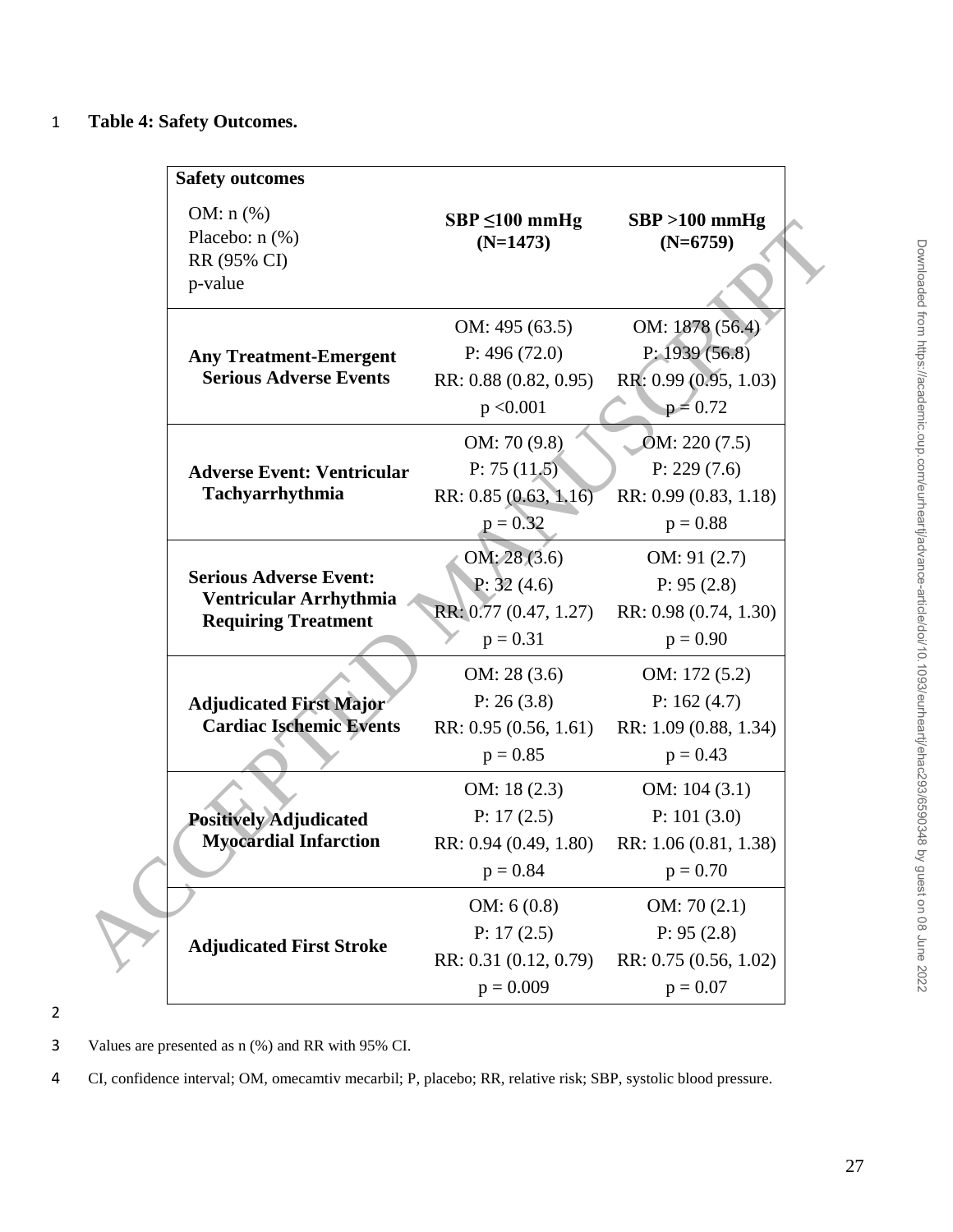## **FIGURES**

## **Figure 1**

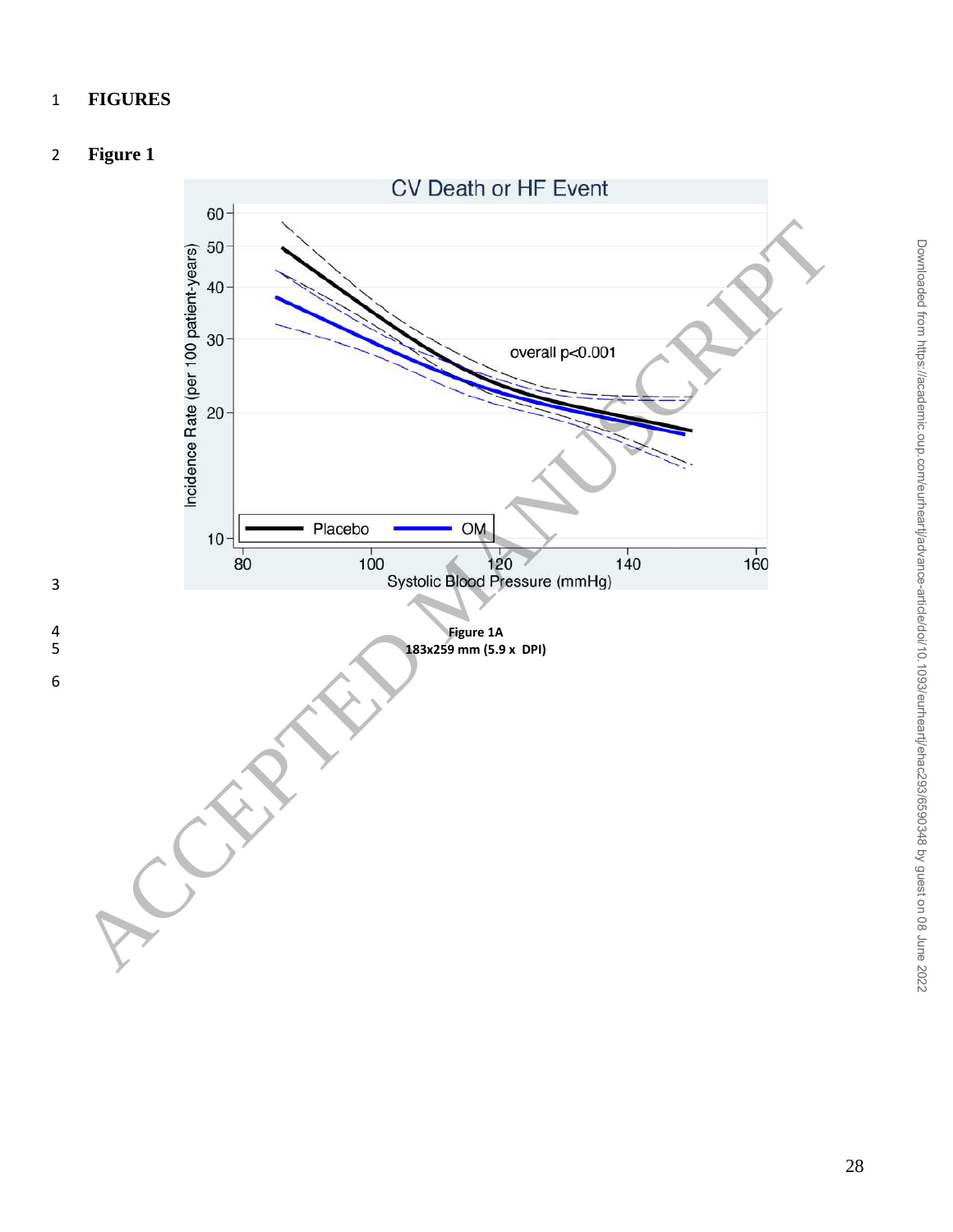

**183x259 mm (5.9 x DPI)**

Downloaded from https://academic.oup.com/eurheartj/advance-article/doi/10.1093/eurheartj/ehac293/6590348 by guest on 08 June 2022

Downloaded from https://academic.oup.com/eurheartj/advance-article/doi/10.1093/eurheartj/ehac293/6590348 by guest on 08 June 2022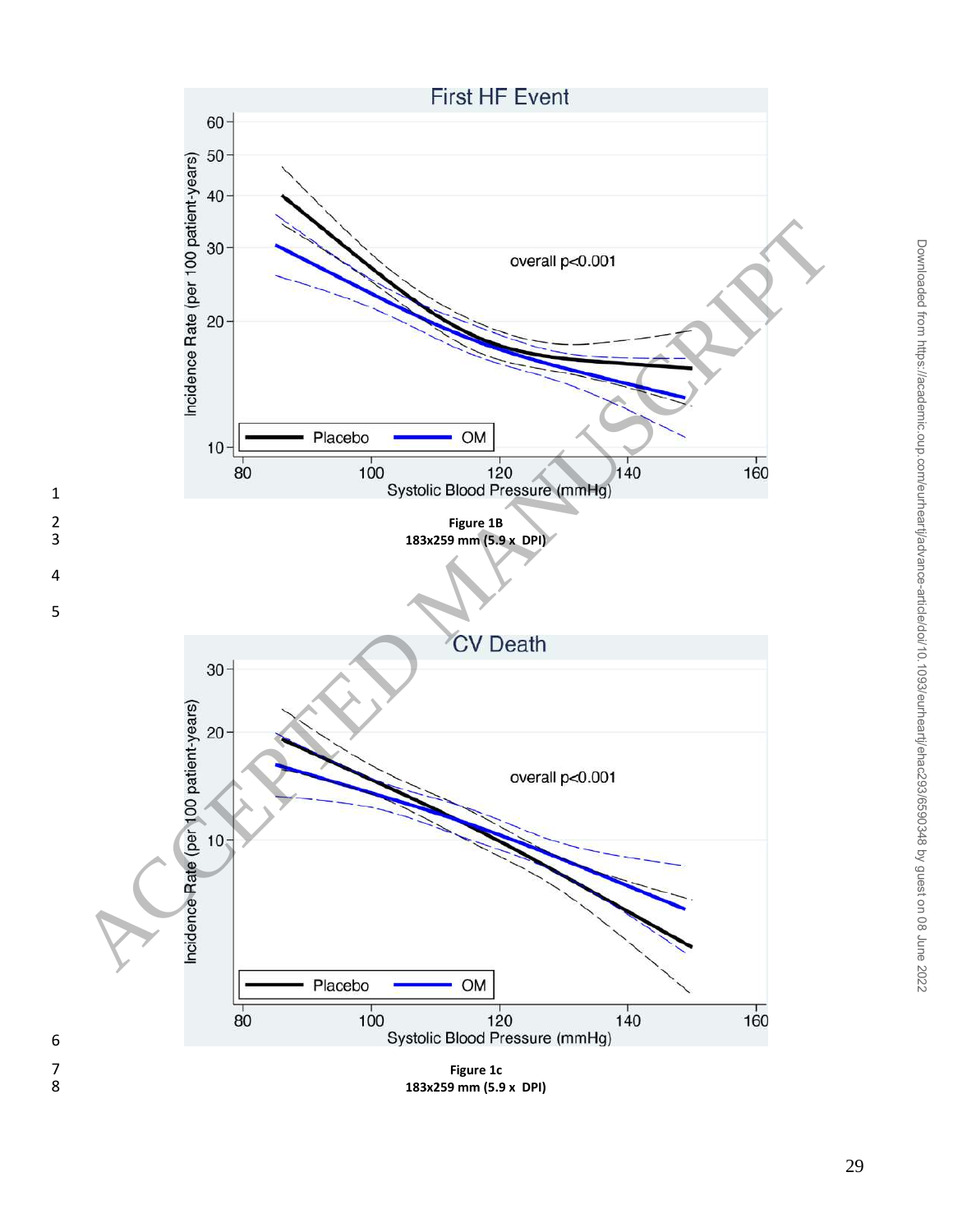## **Figure 2**

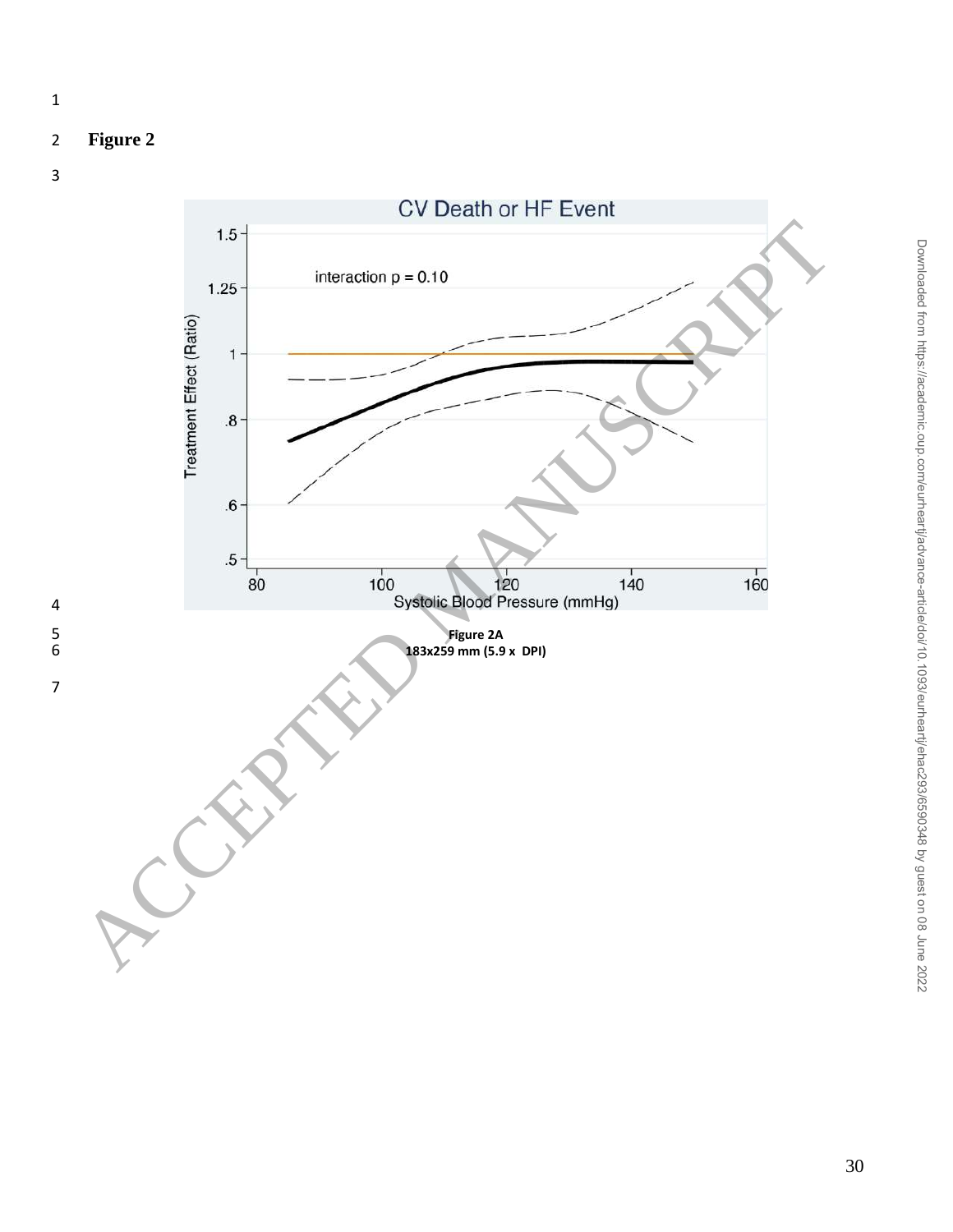

Downloaded from https://academic.oup.com/eurheartj/advance-article/doi/10.1093/eurheartj/ehac293/6590348 by guest on 08 June 2022

Downloaded from https://academic.oup.com/eurhearti/advance-article/doi/10.1093/eurhearti/ehac293/6590348 by guest on 08 June 2022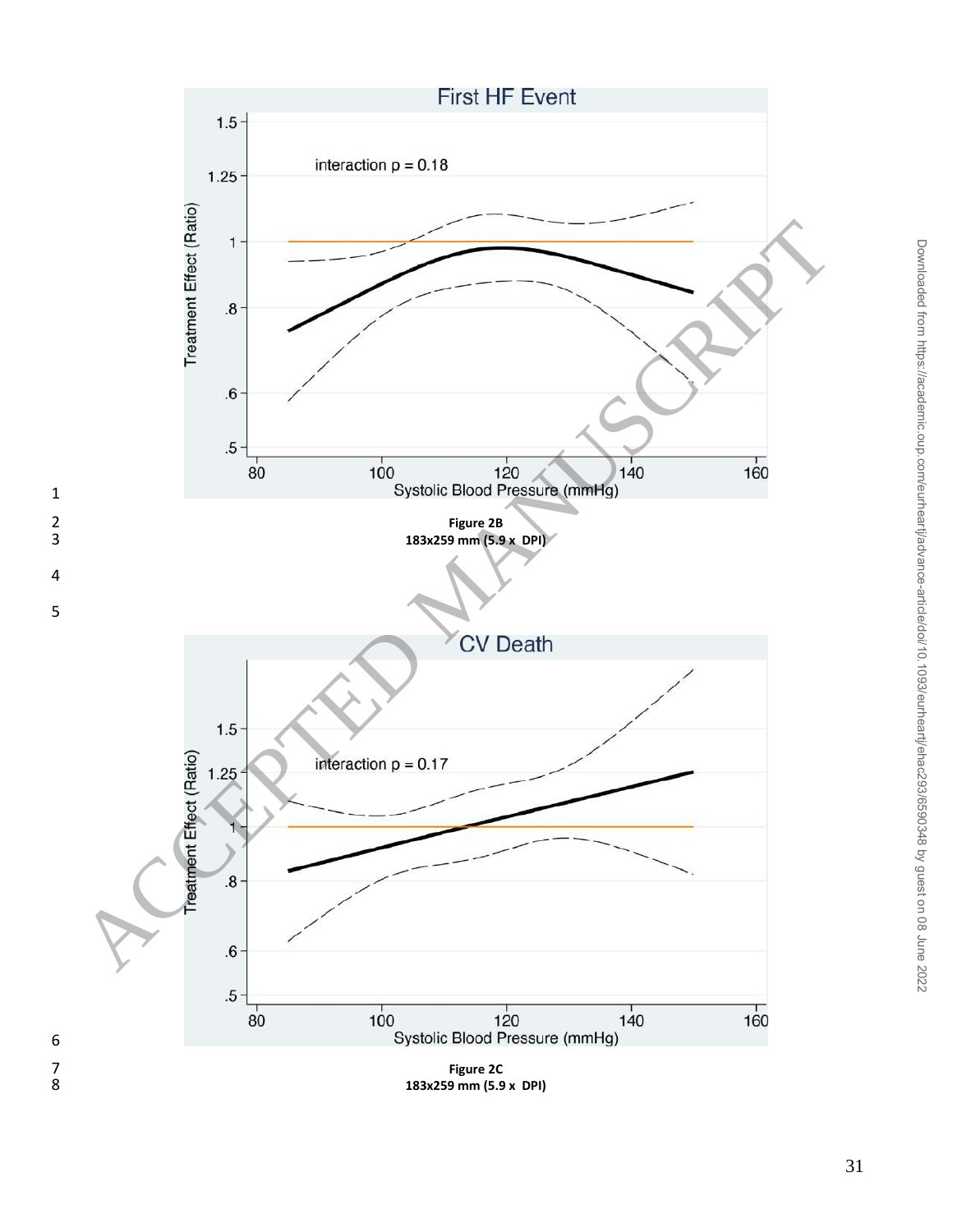